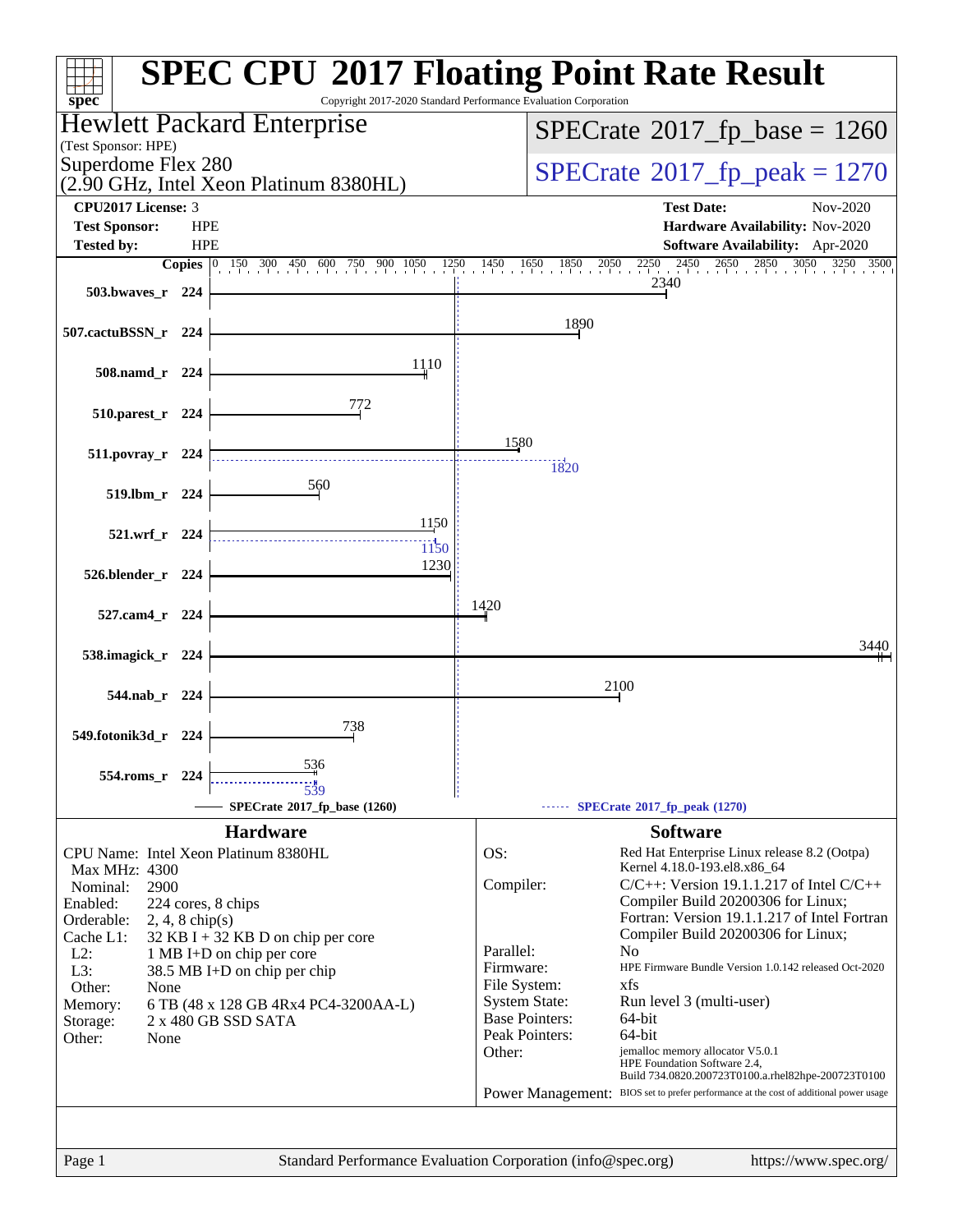### **[SPEC CPU](http://www.spec.org/auto/cpu2017/Docs/result-fields.html#SPECCPU2017FloatingPointRateResult)[2017 Floating Point Rate Result](http://www.spec.org/auto/cpu2017/Docs/result-fields.html#SPECCPU2017FloatingPointRateResult)** Copyright 2017-2020 Standard Performance Evaluation Corporation

### Hewlett Packard Enterprise

(Test Sponsor: HPE)

**[spec](http://www.spec.org/)**

(2.90 GHz, Intel Xeon Platinum 8380HL)

## $SPECTate$ <sup>®</sup>[2017\\_fp\\_base =](http://www.spec.org/auto/cpu2017/Docs/result-fields.html#SPECrate2017fpbase) 1260

Superdome Flex 280<br>(2.90 GHz, Intel Xeon Platinum 8380HI)  $SPECrate@2017_fp\_peak = 1270$  $SPECrate@2017_fp\_peak = 1270$ 

**[CPU2017 License:](http://www.spec.org/auto/cpu2017/Docs/result-fields.html#CPU2017License)** 3 **[Test Date:](http://www.spec.org/auto/cpu2017/Docs/result-fields.html#TestDate)** Nov-2020 **[Test Sponsor:](http://www.spec.org/auto/cpu2017/Docs/result-fields.html#TestSponsor)** HPE **[Hardware Availability:](http://www.spec.org/auto/cpu2017/Docs/result-fields.html#HardwareAvailability)** Nov-2020 **[Tested by:](http://www.spec.org/auto/cpu2017/Docs/result-fields.html#Testedby)** HPE **[Software Availability:](http://www.spec.org/auto/cpu2017/Docs/result-fields.html#SoftwareAvailability)** Apr-2020

#### **[Results Table](http://www.spec.org/auto/cpu2017/Docs/result-fields.html#ResultsTable)**

|                                  | <b>Base</b>   |                |       |                |       |                | <b>Peak</b> |               |                |              |                |              |                |              |
|----------------------------------|---------------|----------------|-------|----------------|-------|----------------|-------------|---------------|----------------|--------------|----------------|--------------|----------------|--------------|
| <b>Benchmark</b>                 | <b>Copies</b> | <b>Seconds</b> | Ratio | <b>Seconds</b> | Ratio | <b>Seconds</b> | Ratio       | <b>Copies</b> | <b>Seconds</b> | <b>Ratio</b> | <b>Seconds</b> | <b>Ratio</b> | <b>Seconds</b> | <b>Ratio</b> |
| 503.bwaves_r                     | 224           | 960            | 2340  | 960            | 2340  | 962            | 2340        | 224           | 960            | 2340         | <u>960</u>     | 2340         | 962            | 2340         |
| 507.cactuBSSN r                  | 224           | 150            | 1890  | <b>150</b>     | 1890  | 150            | 1890        | 224           | 150            | 1890         | <b>150</b>     | 1890         | 150            | 1890         |
| $508$ .namd $r$                  | 224           | 193            | 1100  | 191            | 1110  | 191            | 1110        | 224           | 193            | 1100         | 191            | 1110         | <b>191</b>     | <b>1110</b>  |
| $510.parest_r$                   | 224           | 760            | 771   | 759            | 772   | 759            | 772         | 224           | 760            | 771          | 759            | 772          | 759            | 772          |
| $511.$ povray_r                  | 224           | 330            | 1580  | 330            | 1590  | 331            | 1580        | 224           | 287            | 1820         | 287            | 1820         | 288            | 1820         |
| $519.1$ bm r                     | 224           | 421            | 561   | 421            | 560   | 421            | 560         | 224           | 421            | 561          | 421            | 560          | 421            | 560          |
| $521$ .wrf r                     | 224           | 436            | 1150  | 437            | 1150  | 437            | 1150        | 224           | 435            | <b>1150</b>  | 434            | 1160         | 435            | 1150         |
| 526.blender r                    | 224           | 276            | 1230  | 276            | 1230  | 277            | 1230        | 224           | 276            | 230          | 276            | 1230         | 277            | 1230         |
| 527.cam4_r                       | 224           | 277            | 1420  | 277            | 1410  | 276            | 1420        | 224           | 277            | 1420         | 277            | 1410         | 276            | 1420         |
| 538.imagick_r                    | 224           | 162            | 3440  | 163            | 3430  | 160            | 3490        | 224           | 162            | 3440         | 163            | 3430         | 160            | 3490         |
| 544.nab r                        | 224           | 180            | 2100  | 180            | 2100  | 180            | 2100        | 224           | 180            | 2100         | 180            | 2100         | <b>180</b>     | 2100         |
| 549.fotonik3d r                  | 224           | 1184           | 737   | 1183           | 738   | 1183           | 738         | 224           | 1184           | 737          | 1183           | 738          | 1183           | 738          |
| 554.roms r                       | 224           | 652            | 546   | 663            | 536   | 663            | 536         | 224           | 661            | 539          | 663            | 537          | 651            | 547          |
| $SPECrate^{\circ}2017$ fp base = |               |                | 1260  |                |       |                |             |               |                |              |                |              |                |              |

#### **[SPECrate](http://www.spec.org/auto/cpu2017/Docs/result-fields.html#SPECrate2017fppeak)[2017\\_fp\\_peak =](http://www.spec.org/auto/cpu2017/Docs/result-fields.html#SPECrate2017fppeak) 1270**

Results appear in the [order in which they were run](http://www.spec.org/auto/cpu2017/Docs/result-fields.html#RunOrder). Bold underlined text [indicates a median measurement](http://www.spec.org/auto/cpu2017/Docs/result-fields.html#Median).

### **[Compiler Notes](http://www.spec.org/auto/cpu2017/Docs/result-fields.html#CompilerNotes)**

The inconsistent Compiler version information under Compiler Version section is due to a discrepancy in Intel Compiler. The correct version of C/C++ compiler is: Version 19.1.1.217 Build 20200306 Compiler for Linux The correct version of Fortran compiler is: Version 19.1.1.217 Build 20200306 Compiler for Linux

### **[Submit Notes](http://www.spec.org/auto/cpu2017/Docs/result-fields.html#SubmitNotes)**

 The numactl mechanism was used to bind copies to processors. The config file option 'submit' was used to generate numactl commands to bind each copy to a specific processor. For details, please see the config file.

### **[Operating System Notes](http://www.spec.org/auto/cpu2017/Docs/result-fields.html#OperatingSystemNotes)**

 Stack size set to unlimited using "ulimit -s unlimited" Transparent Huge Pages enabled by default Prior to runcpu invocation Filesystem page cache synced and cleared with: sync; echo 3> /proc/sys/vm/drop\_caches runcpu command invoked through numactl i.e.: numactl --interleave=all runcpu <etc> Tuned-adm profile was set to Throughput-Performance using "tuned-adm profile throughput-performance"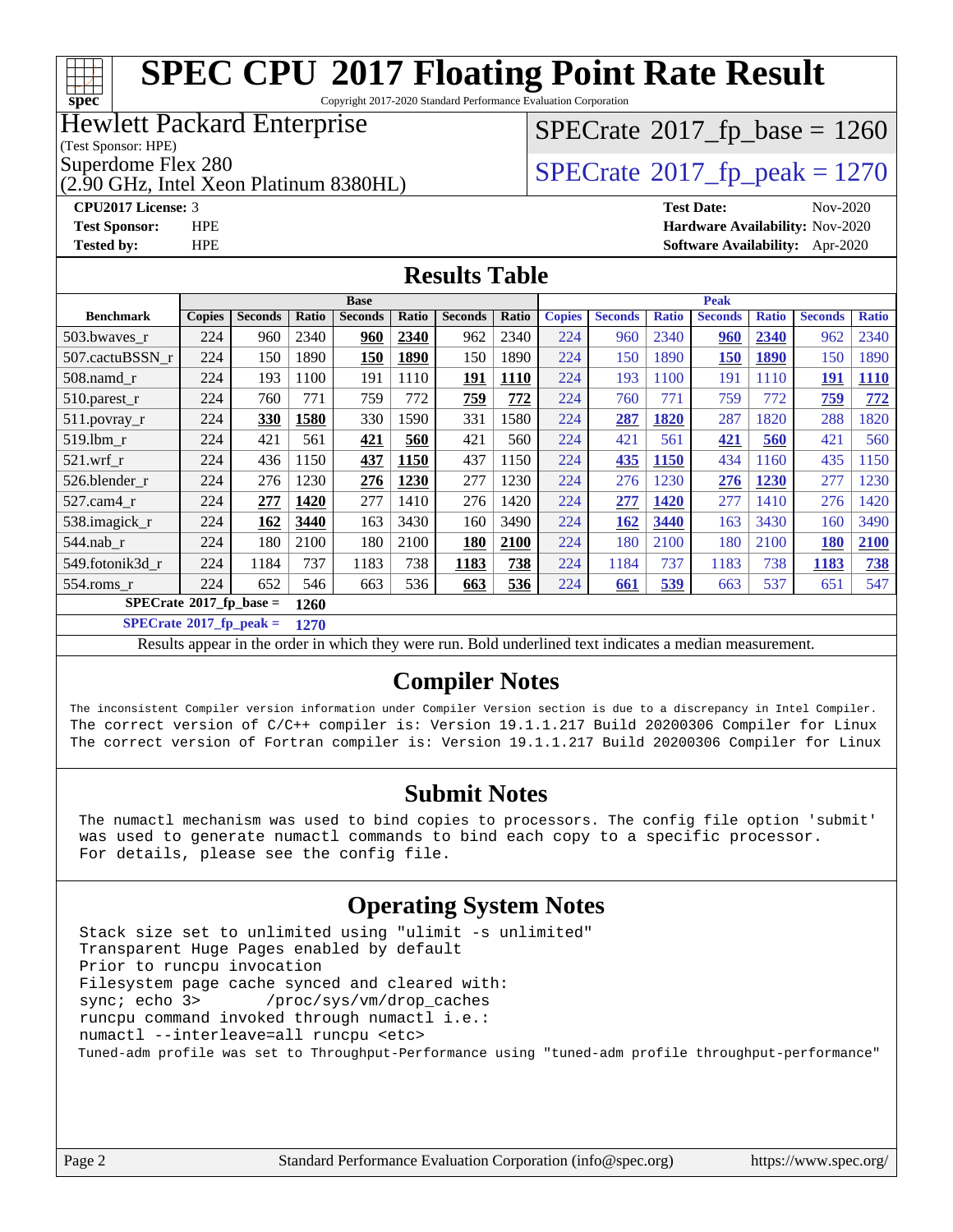# **[spec](http://www.spec.org/)**

## **[SPEC CPU](http://www.spec.org/auto/cpu2017/Docs/result-fields.html#SPECCPU2017FloatingPointRateResult)[2017 Floating Point Rate Result](http://www.spec.org/auto/cpu2017/Docs/result-fields.html#SPECCPU2017FloatingPointRateResult)**

Copyright 2017-2020 Standard Performance Evaluation Corporation

#### Hewlett Packard Enterprise

 $SPECTate$ <sup>®</sup>[2017\\_fp\\_base =](http://www.spec.org/auto/cpu2017/Docs/result-fields.html#SPECrate2017fpbase) 1260

(Test Sponsor: HPE)

(2.90 GHz, Intel Xeon Platinum 8380HL)

Superdome Flex 280<br>  $S$ PECrate<sup>®</sup>2017 fp\_peak = 1270

**[CPU2017 License:](http://www.spec.org/auto/cpu2017/Docs/result-fields.html#CPU2017License)** 3 **[Test Date:](http://www.spec.org/auto/cpu2017/Docs/result-fields.html#TestDate)** Nov-2020 **[Test Sponsor:](http://www.spec.org/auto/cpu2017/Docs/result-fields.html#TestSponsor)** HPE **[Hardware Availability:](http://www.spec.org/auto/cpu2017/Docs/result-fields.html#HardwareAvailability)** Nov-2020 **[Tested by:](http://www.spec.org/auto/cpu2017/Docs/result-fields.html#Testedby)** HPE **[Software Availability:](http://www.spec.org/auto/cpu2017/Docs/result-fields.html#SoftwareAvailability)** Apr-2020

### **[Environment Variables Notes](http://www.spec.org/auto/cpu2017/Docs/result-fields.html#EnvironmentVariablesNotes)**

Environment variables set by runcpu before the start of the run: LD\_LIBRARY\_PATH = "/home/cpu2017/lib/intel64:/home/cpu2017/je5.0.1-64" MALLOC\_CONF = "retain:true"

### **[General Notes](http://www.spec.org/auto/cpu2017/Docs/result-fields.html#GeneralNotes)**

 Binaries compiled on a system with 1x Intel Core i9-7980XE CPU + 64GB RAM memory using Redhat Enterprise Linux 8.0 NA: The test sponsor attests, as of date of publication, that CVE-2017-5754 (Meltdown) is mitigated in the system as tested and documented. Yes: The test sponsor attests, as of date of publication, that CVE-2017-5753 (Spectre variant 1) is mitigated in the system as tested and documented. Yes: The test sponsor attests, as of date of publication, that CVE-2017-5715 (Spectre variant 2) is mitigated in the system as tested and documented. jemalloc, a general purpose malloc implementation built with the RedHat Enterprise 7.5, and the system compiler gcc 4.8.5 sources available from jemalloc.net or<https://github.com/jemalloc/jemalloc/releases>

### **[Platform Notes](http://www.spec.org/auto/cpu2017/Docs/result-fields.html#PlatformNotes)**

 BIOS Configuration: Workload Profile set to HPC Intel Hyper-Threading set to Disabled Workload Profile set to Custom Minimum Processor Idle Power Core C-State set to C6 State Sub-NUMA Clustering set to Enabled Sysinfo program /home/cpu2017/bin/sysinfo Rev: r6365 of 2019-08-21 295195f888a3d7edb1e6e46a485a0011 running on ch-622.fchst.rdlabs.hpecorp.net Wed Nov 11 19:09:37 2020 SUT (System Under Test) info as seen by some common utilities. For more information on this section, see <https://www.spec.org/cpu2017/Docs/config.html#sysinfo> From /proc/cpuinfo model name : Intel(R) Xeon(R) Platinum 8380HL CPU @ 2.90GHz 8 "physical id"s (chips) 224 "processors" cores, siblings (Caution: counting these is hw and system dependent. The following excerpts from /proc/cpuinfo might not be reliable. Use with caution.) cpu cores : 28 siblings : 28 physical 0: cores 0 1 2 3 4 5 6 8 9 10 11 12 13 14 16 17 18 19 20 21 22 24 25 26 27 28 29 30

| Page 3 | Standard Performance Evaluation Corporation (info@spec.org) | https://www.spec.org/ |
|--------|-------------------------------------------------------------|-----------------------|
|--------|-------------------------------------------------------------|-----------------------|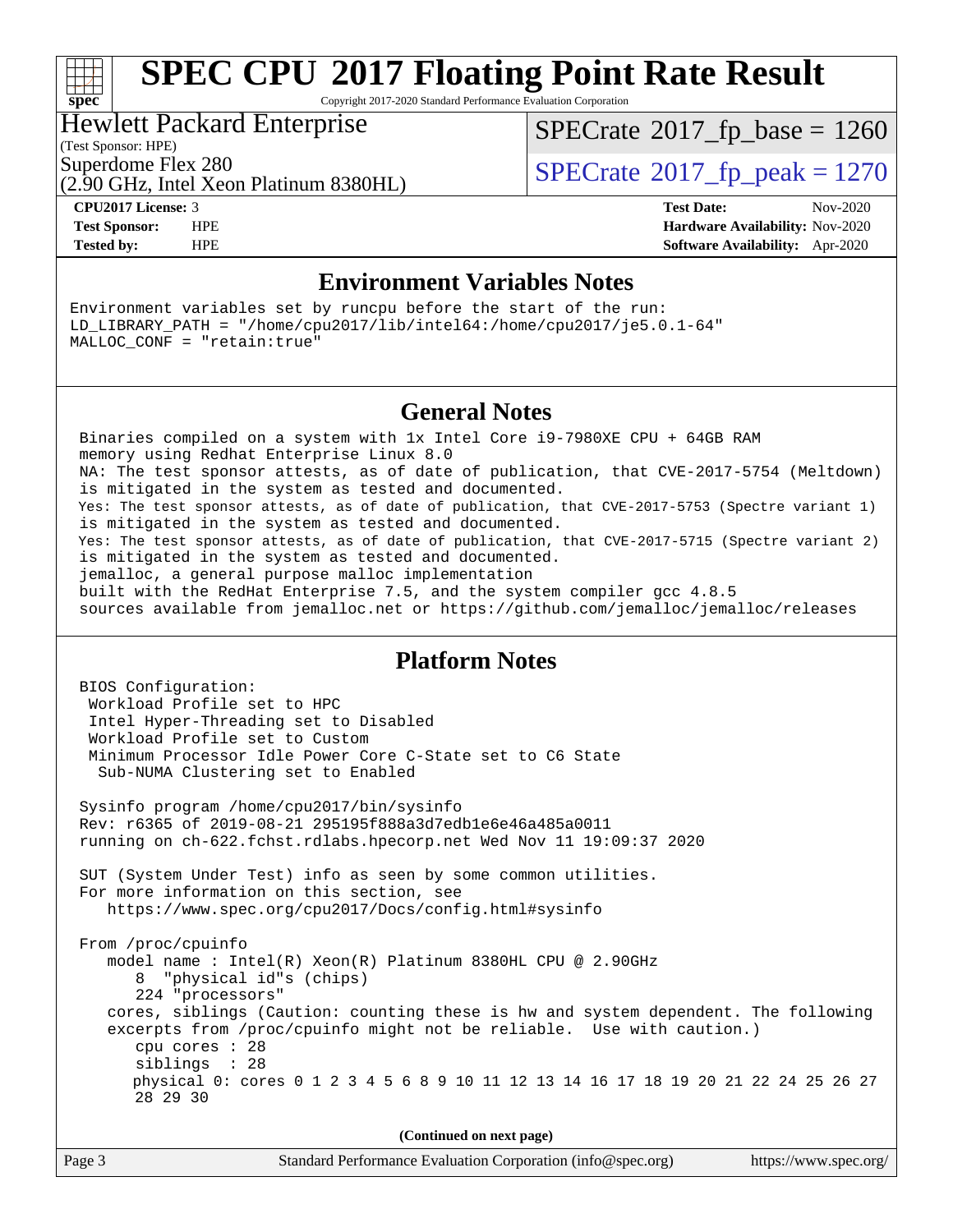| <b>SPEC CPU®2017 Floating Point Rate Result</b><br>$spec^*$                                                                                                                                                                                                                                                                                                                                                                                                                                                                                                                                                   |                                                                                                                                                                                                                                                    | Copyright 2017-2020 Standard Performance Evaluation Corporation                                                                                                                                                                                                                                                          |                                              |                   |                                 |          |
|---------------------------------------------------------------------------------------------------------------------------------------------------------------------------------------------------------------------------------------------------------------------------------------------------------------------------------------------------------------------------------------------------------------------------------------------------------------------------------------------------------------------------------------------------------------------------------------------------------------|----------------------------------------------------------------------------------------------------------------------------------------------------------------------------------------------------------------------------------------------------|--------------------------------------------------------------------------------------------------------------------------------------------------------------------------------------------------------------------------------------------------------------------------------------------------------------------------|----------------------------------------------|-------------------|---------------------------------|----------|
| <b>Hewlett Packard Enterprise</b>                                                                                                                                                                                                                                                                                                                                                                                                                                                                                                                                                                             |                                                                                                                                                                                                                                                    |                                                                                                                                                                                                                                                                                                                          | $SPECrate^{\circledast}2017_fp\_base = 1260$ |                   |                                 |          |
| (Test Sponsor: HPE)                                                                                                                                                                                                                                                                                                                                                                                                                                                                                                                                                                                           |                                                                                                                                                                                                                                                    |                                                                                                                                                                                                                                                                                                                          |                                              |                   |                                 |          |
| Superdome Flex 280                                                                                                                                                                                                                                                                                                                                                                                                                                                                                                                                                                                            |                                                                                                                                                                                                                                                    |                                                                                                                                                                                                                                                                                                                          | $SPECrate^{\circ}2017$ _fp_peak = 1270       |                   |                                 |          |
| (2.90 GHz, Intel Xeon Platinum 8380HL)                                                                                                                                                                                                                                                                                                                                                                                                                                                                                                                                                                        |                                                                                                                                                                                                                                                    |                                                                                                                                                                                                                                                                                                                          |                                              |                   |                                 |          |
| CPU2017 License: 3                                                                                                                                                                                                                                                                                                                                                                                                                                                                                                                                                                                            |                                                                                                                                                                                                                                                    |                                                                                                                                                                                                                                                                                                                          |                                              | <b>Test Date:</b> |                                 | Nov-2020 |
| <b>Test Sponsor:</b><br><b>HPE</b>                                                                                                                                                                                                                                                                                                                                                                                                                                                                                                                                                                            |                                                                                                                                                                                                                                                    |                                                                                                                                                                                                                                                                                                                          |                                              |                   | Hardware Availability: Nov-2020 |          |
| <b>Tested by:</b><br><b>HPE</b>                                                                                                                                                                                                                                                                                                                                                                                                                                                                                                                                                                               |                                                                                                                                                                                                                                                    |                                                                                                                                                                                                                                                                                                                          |                                              |                   | Software Availability: Apr-2020 |          |
|                                                                                                                                                                                                                                                                                                                                                                                                                                                                                                                                                                                                               |                                                                                                                                                                                                                                                    | <b>Platform Notes (Continued)</b>                                                                                                                                                                                                                                                                                        |                                              |                   |                                 |          |
| physical 1: cores 0 1 2 3 4 5 6 8 9 10 11 12 13 14 16 17 18 19 20 21 22 24 25 26 27<br>28 29 30                                                                                                                                                                                                                                                                                                                                                                                                                                                                                                               |                                                                                                                                                                                                                                                    |                                                                                                                                                                                                                                                                                                                          |                                              |                   |                                 |          |
| physical 2: cores 0 1 2 3 4 5 6 8 9 10 11 12 13 14 16 17 18 19 20 21 22 24 25 26 27<br>28 29 30                                                                                                                                                                                                                                                                                                                                                                                                                                                                                                               |                                                                                                                                                                                                                                                    |                                                                                                                                                                                                                                                                                                                          |                                              |                   |                                 |          |
| physical 3: cores 0 1 2 3 4 5 6 8 9 10 11 12 13 14 16 17 18 19 20 21 22 24 25 26 27                                                                                                                                                                                                                                                                                                                                                                                                                                                                                                                           |                                                                                                                                                                                                                                                    |                                                                                                                                                                                                                                                                                                                          |                                              |                   |                                 |          |
| 28 29 30<br>physical 4: cores 0 1 2 3 4 5 6 8 9 10 11 12 13 14 16 17 18 19 20 21 22 24 25 26 27                                                                                                                                                                                                                                                                                                                                                                                                                                                                                                               |                                                                                                                                                                                                                                                    |                                                                                                                                                                                                                                                                                                                          |                                              |                   |                                 |          |
| 28 29 30<br>physical 5: cores 0 1 2 3 4 5 6 8 9 10 11 12 13 14 16 17 18 19 20 21 22 24 25 26 27                                                                                                                                                                                                                                                                                                                                                                                                                                                                                                               |                                                                                                                                                                                                                                                    |                                                                                                                                                                                                                                                                                                                          |                                              |                   |                                 |          |
| 28 29 30<br>physical 6: cores 0 1 2 3 4 5 6 8 9 10 11 12 13 14 16 17 18 19 20 21 22 24 25 26 27                                                                                                                                                                                                                                                                                                                                                                                                                                                                                                               |                                                                                                                                                                                                                                                    |                                                                                                                                                                                                                                                                                                                          |                                              |                   |                                 |          |
| 28 29 30<br>physical 7: cores 0 1 2 3 4 5 6 8 9 10 11 12 13 14 16 17 18 19 20 21 22 24 25 26 27                                                                                                                                                                                                                                                                                                                                                                                                                                                                                                               |                                                                                                                                                                                                                                                    |                                                                                                                                                                                                                                                                                                                          |                                              |                   |                                 |          |
| 28 29 30                                                                                                                                                                                                                                                                                                                                                                                                                                                                                                                                                                                                      |                                                                                                                                                                                                                                                    |                                                                                                                                                                                                                                                                                                                          |                                              |                   |                                 |          |
| From 1scpu:<br>Architecture:<br>$CPU$ op-mode( $s$ ):<br>Byte Order:<br>CPU(s):<br>On-line CPU(s) list: $0-223$<br>Thread(s) per core:<br>$Core(s)$ per socket:<br>Socket(s):<br>NUMA $node(s):$<br>Vendor ID:<br>CPU family:<br>Model:<br>Model name:<br>Stepping:<br>CPU MHz:<br>CPU max MHz:<br>CPU min MHz:<br>BogoMIPS:<br>Virtualization:<br>L1d cache:<br>Lli cache:<br>L2 cache:<br>L3 cache:<br>NUMA node0 CPU(s):<br>NUMA nodel CPU(s):<br>NUMA $node2$ $CPU(s):$<br>NUMA $node3$ CPU $(s)$ :<br>NUMA $node4$ $CPU(s):$<br>NUMA node5 CPU(s):<br>NUMA $node6$ $CPU(s):$<br>NUMA $node7$ CPU $(s)$ : | x86_64<br>$32$ -bit, $64$ -bit<br>Little Endian<br>224<br>$\mathbf{1}$<br>28<br>8<br>16<br>GenuineIntel<br>6<br>85<br>11<br>3799.511<br>4300.0000<br>1000.0000<br>5799.94<br>$VT - x$<br>32K<br>32K<br>1024K<br>39424K<br>$0-3, 7-9, 14-17, 21-23$ | Intel(R) Xeon(R) Platinum 8380HL CPU @ 2.90GHz<br>$4-6$ , $10-13$ , $18-20$ , $24-27$<br>$28 - 31, 35 - 37, 42 - 45, 49 - 51$<br>$32 - 34, 38 - 41, 46 - 48, 52 - 55$<br>$56 - 59, 63 - 65, 70 - 73, 77 - 79$<br>$60 - 62, 66 - 69, 74 - 76, 80 - 83$<br>84-87, 91-93, 98-101, 105-107<br>88-90, 94-97, 102-104, 108-111 |                                              |                   |                                 |          |
|                                                                                                                                                                                                                                                                                                                                                                                                                                                                                                                                                                                                               |                                                                                                                                                                                                                                                    | (Continued on next no                                                                                                                                                                                                                                                                                                    |                                              |                   |                                 |          |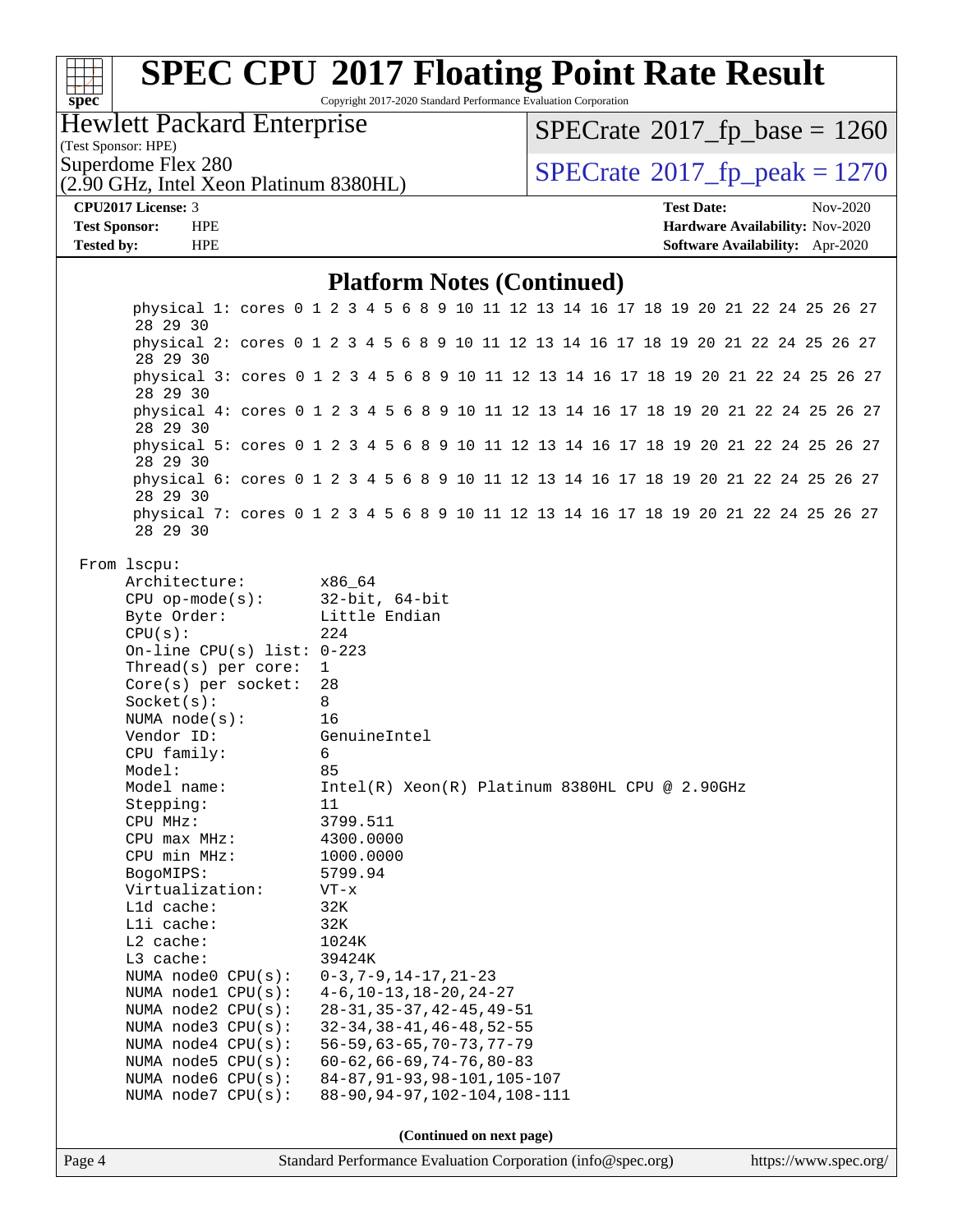

|  |  | am veceoc .stze. Japan Mo                                   |
|--|--|-------------------------------------------------------------|
|  |  | node 0 free: 385318 MB                                      |
|  |  | node 1 cpus: 4 5 6 10 11 12 13 18 19 20 24 25 26 27         |
|  |  | node 1 size: 387068 MB                                      |
|  |  | node 1 free: 386914 MB                                      |
|  |  | node 2 cpus: 28 29 30 31 35 36 37 42 43 44 45 49 50 51      |
|  |  | node 2 size: 387068 MB                                      |
|  |  | node 2 free: 386961 MB                                      |
|  |  | node 3 cpus: 32 33 34 38 39 40 41 46 47 48 52 53 54 55      |
|  |  | node 3 size: 387068 MB                                      |
|  |  | node 3 free: 386970 MB                                      |
|  |  | node 4 cpus: 56 57 58 59 63 64 65 70 71 72 73 77 78 79      |
|  |  | node 4 size: 387040 MB                                      |
|  |  | node 4 free: 386953 MB                                      |
|  |  | node 5 cpus: 60 61 62 66 67 68 69 74 75 76 80 81 82 83      |
|  |  | node 5 size: 387068 MB                                      |
|  |  | node 5 free: 386970 MB                                      |
|  |  | node 6 cpus: 84 85 86 87 91 92 93 98 99 100 101 105 106 107 |
|  |  | node 6 size: 387068 MB                                      |

**(Continued on next page)**

Page 5 Standard Performance Evaluation Corporation [\(info@spec.org\)](mailto:info@spec.org) <https://www.spec.org/>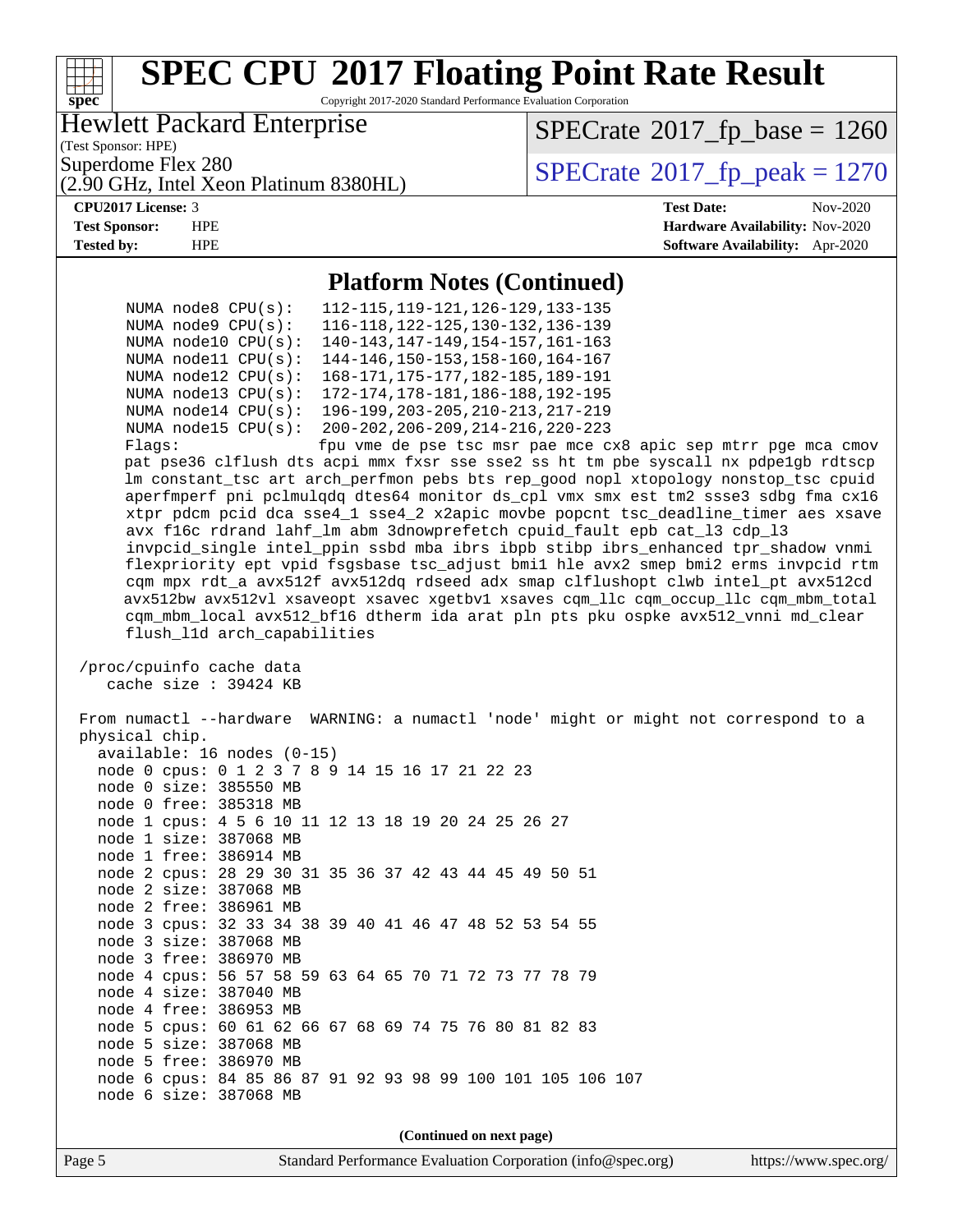# **[spec](http://www.spec.org/)**

## **[SPEC CPU](http://www.spec.org/auto/cpu2017/Docs/result-fields.html#SPECCPU2017FloatingPointRateResult)[2017 Floating Point Rate Result](http://www.spec.org/auto/cpu2017/Docs/result-fields.html#SPECCPU2017FloatingPointRateResult)**

Copyright 2017-2020 Standard Performance Evaluation Corporation

### Hewlett Packard Enterprise

(Test Sponsor: HPE)

 $SPECrate@2017_fp\_base = 1260$  $SPECrate@2017_fp\_base = 1260$ 

(2.90 GHz, Intel Xeon Platinum 8380HL)

Superdome Flex 280<br>  $(2.90 \text{ GHz})$  [SPECrate](http://www.spec.org/auto/cpu2017/Docs/result-fields.html#SPECrate2017fppeak)®[2017\\_fp\\_peak = 1](http://www.spec.org/auto/cpu2017/Docs/result-fields.html#SPECrate2017fppeak)270

**[CPU2017 License:](http://www.spec.org/auto/cpu2017/Docs/result-fields.html#CPU2017License)** 3 **[Test Date:](http://www.spec.org/auto/cpu2017/Docs/result-fields.html#TestDate)** Nov-2020 **[Test Sponsor:](http://www.spec.org/auto/cpu2017/Docs/result-fields.html#TestSponsor)** HPE **[Hardware Availability:](http://www.spec.org/auto/cpu2017/Docs/result-fields.html#HardwareAvailability)** Nov-2020 **[Tested by:](http://www.spec.org/auto/cpu2017/Docs/result-fields.html#Testedby)** HPE **[Software Availability:](http://www.spec.org/auto/cpu2017/Docs/result-fields.html#SoftwareAvailability)** Apr-2020

### **[Platform Notes \(Continued\)](http://www.spec.org/auto/cpu2017/Docs/result-fields.html#PlatformNotes)**

|      |                | node 6 free: 386972 MB                                                |    |    |    |    |    |    |    |    |    |    |    |    |    |    |
|------|----------------|-----------------------------------------------------------------------|----|----|----|----|----|----|----|----|----|----|----|----|----|----|
|      |                | node 7 cpus: 88 89 90 94 95 96 97 102 103 104 108 109 110 111         |    |    |    |    |    |    |    |    |    |    |    |    |    |    |
|      |                | node 7 size: 387068 MB                                                |    |    |    |    |    |    |    |    |    |    |    |    |    |    |
|      |                | node 7 free: 386978 MB                                                |    |    |    |    |    |    |    |    |    |    |    |    |    |    |
|      |                | node 8 cpus: 112 113 114 115 119 120 121 126 127 128 129 133 134 135  |    |    |    |    |    |    |    |    |    |    |    |    |    |    |
|      |                | node 8 size: 387068 MB                                                |    |    |    |    |    |    |    |    |    |    |    |    |    |    |
|      |                | node 8 free: 386981 MB                                                |    |    |    |    |    |    |    |    |    |    |    |    |    |    |
|      |                | node 9 cpus: 116 117 118 122 123 124 125 130 131 132 136 137 138 139  |    |    |    |    |    |    |    |    |    |    |    |    |    |    |
|      |                | node 9 size: 387068 MB                                                |    |    |    |    |    |    |    |    |    |    |    |    |    |    |
|      |                | node 9 free: 386977 MB                                                |    |    |    |    |    |    |    |    |    |    |    |    |    |    |
|      |                | node 10 cpus: 140 141 142 143 147 148 149 154 155 156 157 161 162 163 |    |    |    |    |    |    |    |    |    |    |    |    |    |    |
|      |                | node 10 size: 387068 MB                                               |    |    |    |    |    |    |    |    |    |    |    |    |    |    |
|      |                | node 10 free: 386972 MB                                               |    |    |    |    |    |    |    |    |    |    |    |    |    |    |
|      |                | node 11 cpus: 144 145 146 150 151 152 153 158 159 160 164 165 166 167 |    |    |    |    |    |    |    |    |    |    |    |    |    |    |
|      |                | node 11 size: 387068 MB                                               |    |    |    |    |    |    |    |    |    |    |    |    |    |    |
|      |                | node 11 free: 386967 MB                                               |    |    |    |    |    |    |    |    |    |    |    |    |    |    |
|      |                | node 12 cpus: 168 169 170 171 175 176 177 182 183 184 185 189 190 191 |    |    |    |    |    |    |    |    |    |    |    |    |    |    |
|      |                | node 12 size: 387068 MB                                               |    |    |    |    |    |    |    |    |    |    |    |    |    |    |
|      |                | node 12 free: 386215 MB                                               |    |    |    |    |    |    |    |    |    |    |    |    |    |    |
|      |                | node 13 cpus: 172 173 174 178 179 180 181 186 187 188 192 193 194 195 |    |    |    |    |    |    |    |    |    |    |    |    |    |    |
|      |                | node 13 size: 387068 MB                                               |    |    |    |    |    |    |    |    |    |    |    |    |    |    |
|      |                | node 13 free: 386749 MB                                               |    |    |    |    |    |    |    |    |    |    |    |    |    |    |
|      |                | node 14 cpus: 196 197 198 199 203 204 205 210 211 212 213 217 218 219 |    |    |    |    |    |    |    |    |    |    |    |    |    |    |
|      |                | node 14 size: 387068 MB                                               |    |    |    |    |    |    |    |    |    |    |    |    |    |    |
|      |                | node 14 free: 386975 MB                                               |    |    |    |    |    |    |    |    |    |    |    |    |    |    |
|      |                | node 15 cpus: 200 201 202 206 207 208 209 214 215 216 220 221 222 223 |    |    |    |    |    |    |    |    |    |    |    |    |    |    |
|      |                | node 15 size: 386036 MB                                               |    |    |    |    |    |    |    |    |    |    |    |    |    |    |
|      |                | node 15 free: 385940 MB                                               |    |    |    |    |    |    |    |    |    |    |    |    |    |    |
|      |                | node distances:                                                       |    |    |    |    |    |    |    |    |    |    |    |    |    |    |
| node | $\overline{0}$ | $\mathbf{1}$                                                          | 2  | 3  | 4  | 5  | 6  | 7  | 8  | 9  | 10 | 11 | 12 | 13 | 14 | 15 |
| 0:   | 10             | 13                                                                    | 16 | 16 | 16 | 16 | 24 | 24 | 16 | 16 | 16 | 16 | 16 | 16 | 16 | 16 |
| 1:   | 13             | 10                                                                    | 16 | 16 | 16 | 16 | 24 | 24 | 16 | 16 | 16 | 16 | 16 | 16 | 16 | 16 |
| 2:   | 16             | 16                                                                    | 10 | 13 | 24 | 24 | 16 | 16 | 16 | 16 | 16 | 16 | 16 | 16 | 16 | 16 |
| 3:   | 16             | 16                                                                    | 13 | 10 | 24 | 24 | 16 | 16 | 16 | 16 | 16 | 16 | 16 | 16 | 16 | 16 |
| 4:   | 16             | 16                                                                    | 24 | 24 | 10 | 13 | 16 | 16 | 16 | 16 | 16 | 16 | 16 | 16 | 16 | 16 |
| 5:   | 16             | 16                                                                    | 24 | 24 | 13 | 10 | 16 | 16 | 16 | 16 | 16 | 16 | 16 | 16 | 16 | 16 |
| 6:   | 24             | 24                                                                    | 16 | 16 | 16 | 16 | 10 | 13 | 16 | 16 | 16 | 16 | 16 | 16 | 16 | 16 |
| 7:   | 24             | 24                                                                    | 16 | 16 | 16 | 16 | 13 | 10 | 16 | 16 | 16 | 16 | 16 | 16 | 16 | 16 |
| 8:   | 16             | 16                                                                    | 16 | 16 | 16 | 16 | 16 | 16 | 10 | 13 | 16 | 16 | 16 | 16 | 24 | 24 |
| 9:   | 16             | 16                                                                    | 16 | 16 | 16 | 16 | 16 | 16 | 13 | 10 | 16 | 16 | 16 | 16 | 24 | 24 |
| 10:  | 16             | 16                                                                    | 16 | 16 | 16 | 16 | 16 | 16 | 16 | 16 | 10 | 13 | 24 | 24 | 16 | 16 |
| 11:  | 16             | 16                                                                    | 16 | 16 | 16 | 16 | 16 | 16 | 16 | 16 | 13 | 10 | 24 | 24 | 16 | 16 |
| 12:  | 16             | 16                                                                    | 16 | 16 | 16 | 16 | 16 | 16 | 16 | 16 | 24 | 24 | 10 | 13 | 16 | 16 |
| 13:  | 16             | 16                                                                    | 16 | 16 | 16 | 16 | 16 | 16 | 16 | 16 | 24 | 24 | 13 | 10 | 16 | 16 |
|      | 16             | 16                                                                    | 16 | 16 | 16 | 16 | 16 | 16 | 24 | 24 | 16 | 16 | 16 | 16 | 10 | 13 |
| 14:  |                |                                                                       |    |    |    |    |    |    |    |    |    |    |    |    |    |    |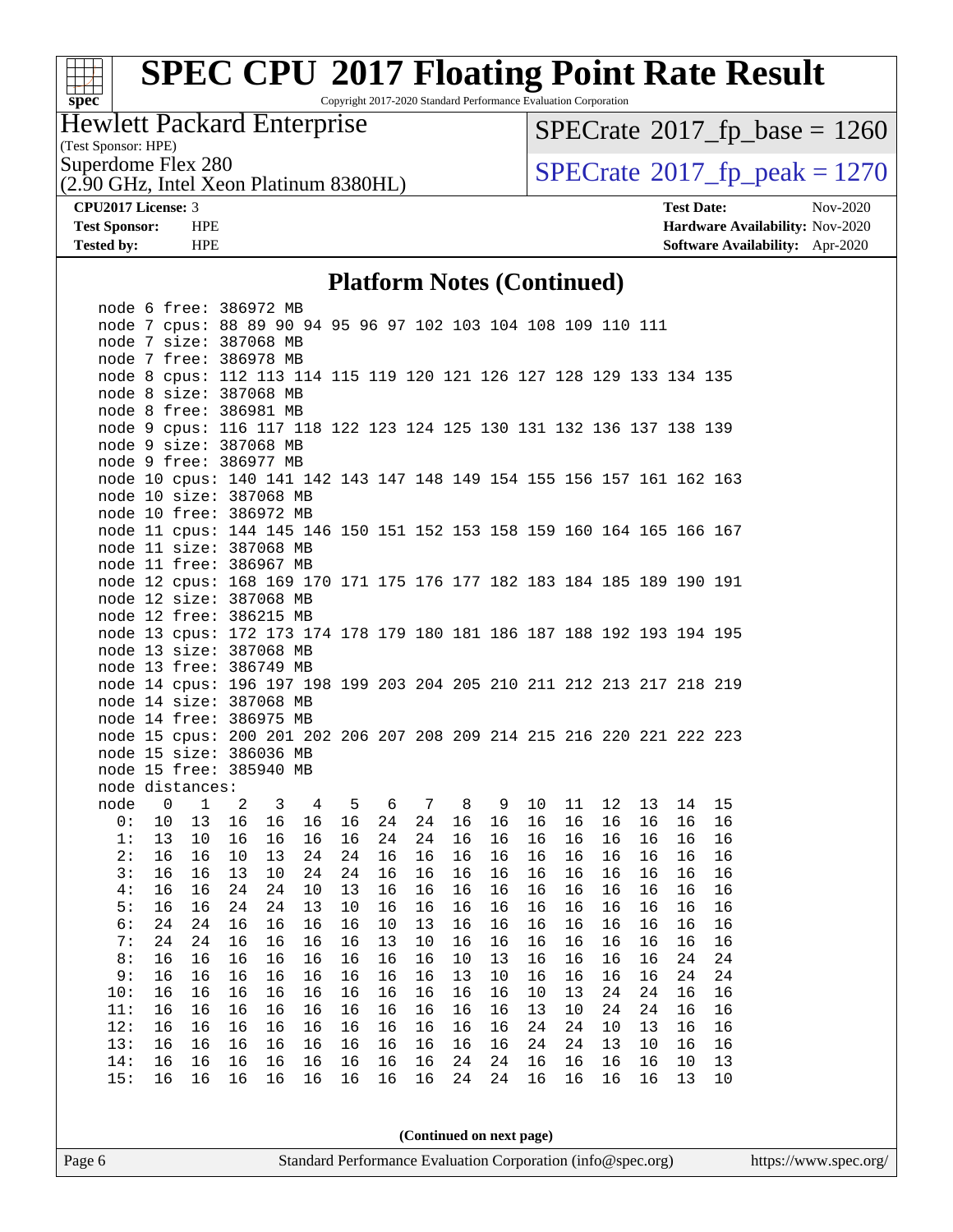#### **[SPEC CPU](http://www.spec.org/auto/cpu2017/Docs/result-fields.html#SPECCPU2017FloatingPointRateResult)[2017 Floating Point Rate Result](http://www.spec.org/auto/cpu2017/Docs/result-fields.html#SPECCPU2017FloatingPointRateResult)**  $\pm r$ **[spec](http://www.spec.org/)** Copyright 2017-2020 Standard Performance Evaluation Corporation Hewlett Packard Enterprise  $SPECTate$ <sup>®</sup>[2017\\_fp\\_base =](http://www.spec.org/auto/cpu2017/Docs/result-fields.html#SPECrate2017fpbase) 1260 (Test Sponsor: HPE) Superdome Flex 280<br> $\angle$  [SPECrate](http://www.spec.org/auto/cpu2017/Docs/result-fields.html#SPECrate2017fppeak)®[2017\\_fp\\_peak = 1](http://www.spec.org/auto/cpu2017/Docs/result-fields.html#SPECrate2017fppeak)270 (2.90 GHz, Intel Xeon Platinum 8380HL) **[CPU2017 License:](http://www.spec.org/auto/cpu2017/Docs/result-fields.html#CPU2017License)** 3 **[Test Date:](http://www.spec.org/auto/cpu2017/Docs/result-fields.html#TestDate)** Nov-2020 **[Test Sponsor:](http://www.spec.org/auto/cpu2017/Docs/result-fields.html#TestSponsor)** HPE **[Hardware Availability:](http://www.spec.org/auto/cpu2017/Docs/result-fields.html#HardwareAvailability)** Nov-2020 **[Tested by:](http://www.spec.org/auto/cpu2017/Docs/result-fields.html#Testedby)** HPE **[Software Availability:](http://www.spec.org/auto/cpu2017/Docs/result-fields.html#SoftwareAvailability)** Apr-2020 **[Platform Notes \(Continued\)](http://www.spec.org/auto/cpu2017/Docs/result-fields.html#PlatformNotes)** From /proc/meminfo MemTotal: 6339089348 kB HugePages\_Total: 0 Hugepagesize: 2048 kB

Kernel self-reported vulnerability status:

UTC 2020 x86\_64 x86\_64 x86\_64 GNU/Linux

Red Hat Enterprise Linux release 8.2 (Ootpa)

734.0820.200723T0100.a.rhel82hpe-200723T0100

NAME="Red Hat Enterprise Linux"

hpe-foundation-release: HPE Foundation Software 2.4, Build

PRETTY\_NAME="Red Hat Enterprise Linux 8.2 (Ootpa)"

 redhat-release: Red Hat Enterprise Linux release 8.2 (Ootpa) system-release: Red Hat Enterprise Linux release 8.2 (Ootpa) system-release-cpe: cpe:/o:redhat:enterprise\_linux:8.2:ga

/usr/bin/lsb\_release -d

os-release:

uname -a:

ID="rhel"

From /etc/\*release\* /etc/\*version\*

VERSION="8.2 (Ootpa)"

PLATFORM\_ID="platform:el8"

 ID\_LIKE="fedora" VERSION\_ID="8.2"

ANSI\_COLOR="0;31"

itlb\_multihit: Not affected CVE-2018-3620 (L1 Terminal Fault): Not affected Microarchitectural Data Sampling: CVE-2017-5754 (Meltdown): Not affected CVE-2018-3639 (Speculative Store Bypass): Mitigation: Speculative Store Bypass disabled via prctl and seccomp CVE-2017-5753 (Spectre variant 1): Mitigation: usercopy/swapgs barriers and \_\_user pointer sanitization CVE-2017-5715 (Spectre variant 2): Mitigation: Enhanced IBRS, IBPB: conditional, RSB filling tsx\_async\_abort: Not affected run-level 3 Nov 11 19:07 SPEC is set to: /home/cpu2017 Filesystem Type Size Used Avail Use% Mounted on /dev/mapper/rhel-home xfs 392G 263G 130G 68% /home

Linux ch-622.fchst.rdlabs.hpecorp.net 4.18.0-193.el8.x86\_64 #1 SMP Fri Mar 27 14:35:58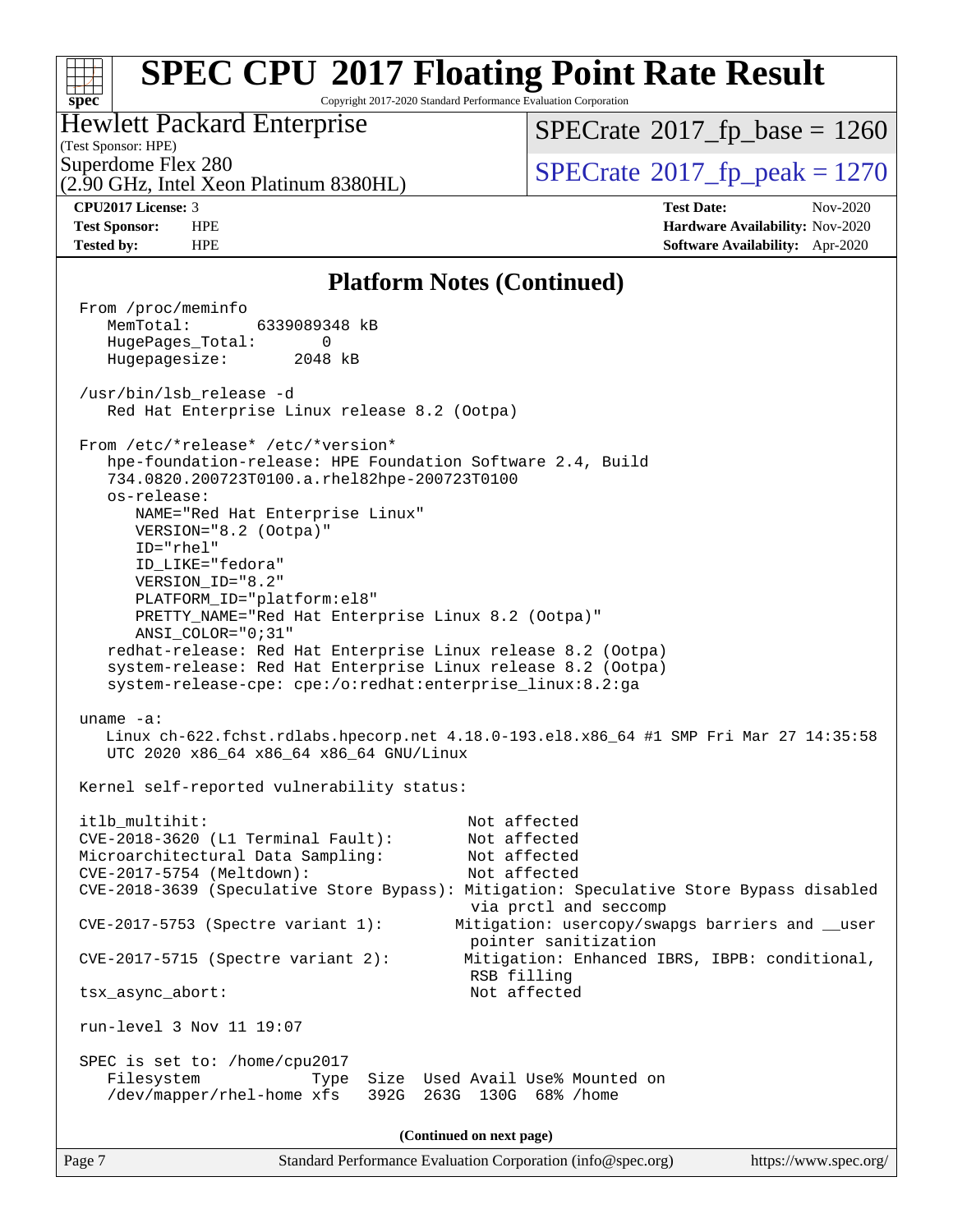### a tim **[spec](http://www.spec.org/)**

## **[SPEC CPU](http://www.spec.org/auto/cpu2017/Docs/result-fields.html#SPECCPU2017FloatingPointRateResult)[2017 Floating Point Rate Result](http://www.spec.org/auto/cpu2017/Docs/result-fields.html#SPECCPU2017FloatingPointRateResult)**

Copyright 2017-2020 Standard Performance Evaluation Corporation

Hewlett Packard Enterprise

 $SPECTate$ <sup>®</sup>[2017\\_fp\\_base =](http://www.spec.org/auto/cpu2017/Docs/result-fields.html#SPECrate2017fpbase) 1260

(Test Sponsor: HPE)

(2.90 GHz, Intel Xeon Platinum 8380HL)

Superdome Flex 280<br>  $\overline{SPECrate}$  $\overline{SPECrate}$  $\overline{SPECrate}$ <sup>®</sup>[2017\\_fp\\_peak = 1](http://www.spec.org/auto/cpu2017/Docs/result-fields.html#SPECrate2017fppeak)270

**[CPU2017 License:](http://www.spec.org/auto/cpu2017/Docs/result-fields.html#CPU2017License)** 3 **[Test Date:](http://www.spec.org/auto/cpu2017/Docs/result-fields.html#TestDate)** Nov-2020 **[Test Sponsor:](http://www.spec.org/auto/cpu2017/Docs/result-fields.html#TestSponsor)** HPE **[Hardware Availability:](http://www.spec.org/auto/cpu2017/Docs/result-fields.html#HardwareAvailability)** Nov-2020 **[Tested by:](http://www.spec.org/auto/cpu2017/Docs/result-fields.html#Testedby)** HPE **[Software Availability:](http://www.spec.org/auto/cpu2017/Docs/result-fields.html#SoftwareAvailability)** Apr-2020

### **[Platform Notes \(Continued\)](http://www.spec.org/auto/cpu2017/Docs/result-fields.html#PlatformNotes)**

 From /sys/devices/virtual/dmi/id BIOS: HPE Bundle:1.0.142 SFW:008.000.189.000.2010080501 10/08/2020 Vendor: HPE Product: Superdome Flex 280 Product Family: 1590PID02020001 Serial: 5UF0090539

 Additional information from dmidecode follows. WARNING: Use caution when you interpret this section. The 'dmidecode' program reads system data which is "intended to allow hardware to be accurately determined", but the intent may not be met, as there are frequent changes to hardware, firmware, and the "DMTF SMBIOS" standard. Memory:

 48x Hynix HMABAGL7ABR4N-XN 128 GB 4 rank 3200 48x NO DIMM NO DIMM

(End of data from sysinfo program)

| <b>Compiler Version Notes</b>                                                                                                                                                                                                                                                                                                                               |  |  |  |  |  |  |  |  |
|-------------------------------------------------------------------------------------------------------------------------------------------------------------------------------------------------------------------------------------------------------------------------------------------------------------------------------------------------------------|--|--|--|--|--|--|--|--|
| 519.1bm_r(base, peak) 538.imagick_r(base, peak)<br>C<br>$544.nab_r(base, peak)$                                                                                                                                                                                                                                                                             |  |  |  |  |  |  |  |  |
| Intel(R) C Compiler for applications running on Intel(R) 64, Version 2021.1<br>NextGen Build 20200304<br>Copyright (C) 1985-2020 Intel Corporation. All rights reserved.                                                                                                                                                                                    |  |  |  |  |  |  |  |  |
| 508. namd $r(base, peak)$ 510. parest $r(base, peak)$<br>$C++$                                                                                                                                                                                                                                                                                              |  |  |  |  |  |  |  |  |
| Intel(R) $C++$ Compiler for applications running on Intel(R) 64, Version 2021.1<br>NextGen Build 20200304<br>Copyright (C) 1985-2020 Intel Corporation. All rights reserved.<br>----------------------------------                                                                                                                                          |  |  |  |  |  |  |  |  |
| $C++$ , C $\qquad$   511. povray r(base) 526. blender r(base, peak)                                                                                                                                                                                                                                                                                         |  |  |  |  |  |  |  |  |
| Intel(R) $C++$ Compiler for applications running on Intel(R) 64, Version 2021.1<br>NextGen Build 20200304<br>Copyright (C) 1985-2020 Intel Corporation. All rights reserved.<br>Intel(R) C Compiler for applications running on Intel(R) $64$ , Version 2021.1<br>NextGen Build 20200304<br>Copyright (C) 1985-2020 Intel Corporation. All rights reserved. |  |  |  |  |  |  |  |  |
| (Continued on next page)                                                                                                                                                                                                                                                                                                                                    |  |  |  |  |  |  |  |  |

| Page 8 | Standard Performance Evaluation Corporation (info@spec.org) | https://www.spec.org/ |
|--------|-------------------------------------------------------------|-----------------------|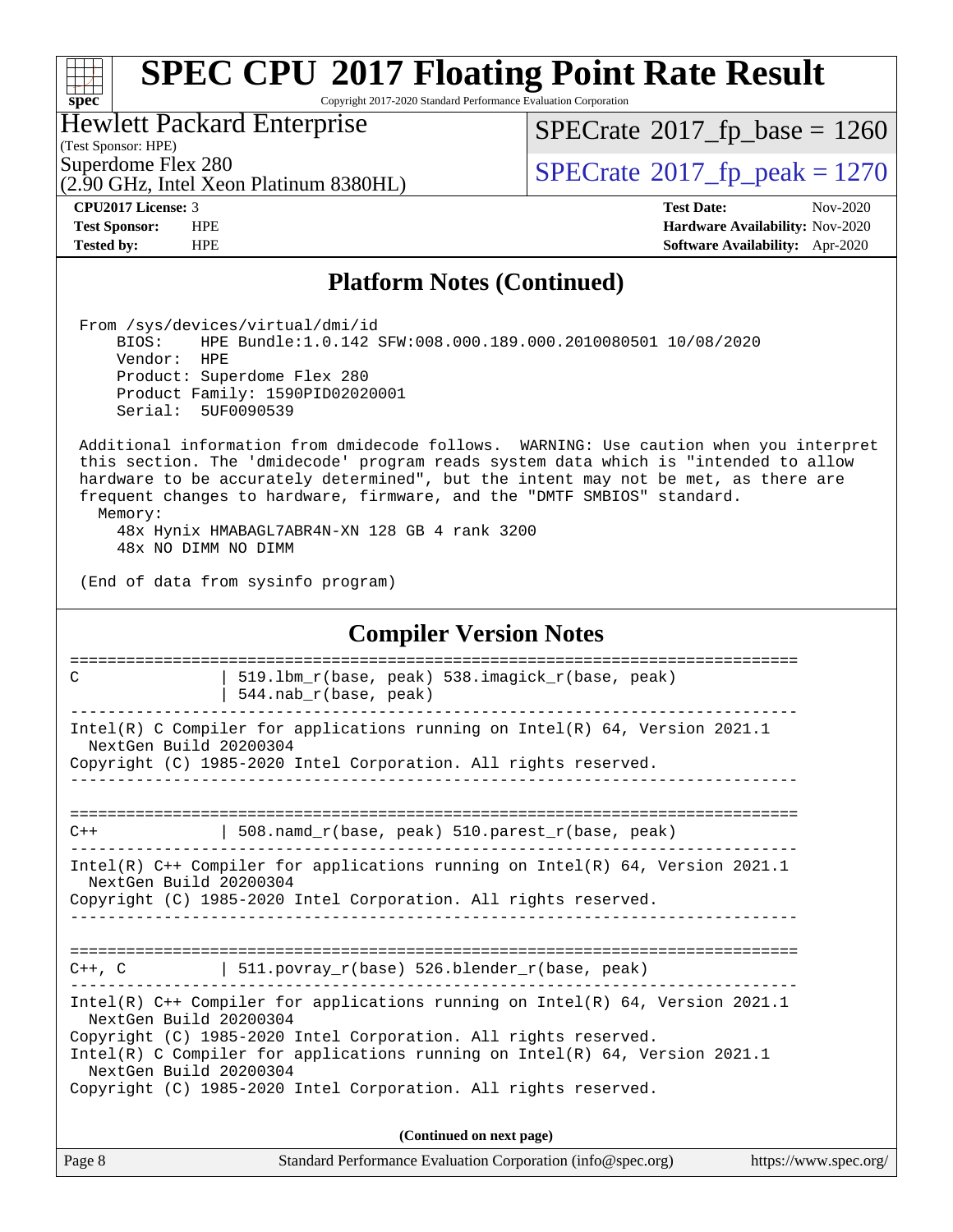#### Page 9 Standard Performance Evaluation Corporation [\(info@spec.org\)](mailto:info@spec.org) <https://www.spec.org/> **[spec](http://www.spec.org/) [SPEC CPU](http://www.spec.org/auto/cpu2017/Docs/result-fields.html#SPECCPU2017FloatingPointRateResult)[2017 Floating Point Rate Result](http://www.spec.org/auto/cpu2017/Docs/result-fields.html#SPECCPU2017FloatingPointRateResult)** Copyright 2017-2020 Standard Performance Evaluation Corporation (Test Sponsor: HPE) Hewlett Packard Enterprise (2.90 GHz, Intel Xeon Platinum 8380HL) Superdome Flex 280<br>  $\angle Q$  [SPECrate](http://www.spec.org/auto/cpu2017/Docs/result-fields.html#SPECrate2017fppeak)<sup>®</sup>2017 fp\_peak = 1270  $SPECTate$ <sup>®</sup>[2017\\_fp\\_base =](http://www.spec.org/auto/cpu2017/Docs/result-fields.html#SPECrate2017fpbase) 1260 **[CPU2017 License:](http://www.spec.org/auto/cpu2017/Docs/result-fields.html#CPU2017License)** 3 **[Test Date:](http://www.spec.org/auto/cpu2017/Docs/result-fields.html#TestDate)** Nov-2020 **[Test Sponsor:](http://www.spec.org/auto/cpu2017/Docs/result-fields.html#TestSponsor)** HPE **[Hardware Availability:](http://www.spec.org/auto/cpu2017/Docs/result-fields.html#HardwareAvailability)** Nov-2020 **[Tested by:](http://www.spec.org/auto/cpu2017/Docs/result-fields.html#Testedby)** HPE **[Software Availability:](http://www.spec.org/auto/cpu2017/Docs/result-fields.html#SoftwareAvailability)** Apr-2020 **[Compiler Version Notes \(Continued\)](http://www.spec.org/auto/cpu2017/Docs/result-fields.html#CompilerVersionNotes)** ------------------------------------------------------------------------------ ==============================================================================  $C++$ ,  $C$  | 511.povray\_r(peak) ------------------------------------------------------------------------------ Intel(R)  $C++$  Intel(R) 64 Compiler for applications running on Intel(R) 64, Version 19.1.1.217 Build 20200306 Copyright (C) 1985-2020 Intel Corporation. All rights reserved. Intel(R) C Intel(R) 64 Compiler for applications running on Intel(R)  $64$ , Version 19.1.1.217 Build 20200306 Copyright (C) 1985-2020 Intel Corporation. All rights reserved. ------------------------------------------------------------------------------ ==============================================================================  $C++$ ,  $C$  | 511.povray\_r(base) 526.blender\_r(base, peak) ------------------------------------------------------------------------------ Intel(R) C++ Compiler for applications running on Intel(R) 64, Version 2021.1 NextGen Build 20200304 Copyright (C) 1985-2020 Intel Corporation. All rights reserved. Intel(R) C Compiler for applications running on Intel(R) 64, Version 2021.1 NextGen Build 20200304 Copyright (C) 1985-2020 Intel Corporation. All rights reserved. ------------------------------------------------------------------------------ ==============================================================================  $C++$ ,  $C$  | 511.povray\_r(peak) ------------------------------------------------------------------------------ Intel(R) C++ Intel(R) 64 Compiler for applications running on Intel(R) 64, Version 19.1.1.217 Build 20200306 Copyright (C) 1985-2020 Intel Corporation. All rights reserved. Intel(R) C Intel(R) 64 Compiler for applications running on Intel(R)  $64$ , Version 19.1.1.217 Build 20200306 Copyright (C) 1985-2020 Intel Corporation. All rights reserved. ------------------------------------------------------------------------------ ============================================================================== C++, C, Fortran | 507.cactuBSSN\_r(base, peak) ------------------------------------------------------------------------------ Intel(R) C++ Compiler for applications running on Intel(R) 64, Version 2021.1 NextGen Build 20200304 Copyright (C) 1985-2020 Intel Corporation. All rights reserved. Intel(R) C Compiler for applications running on Intel(R) 64, Version 2021.1 NextGen Build 20200304 Copyright (C) 1985-2020 Intel Corporation. All rights reserved. Intel(R) Fortran Intel(R) 64 Compiler for applications running on Intel(R) 64, Version 19.1.1.217 Build 20200306 Copyright (C) 1985-2020 Intel Corporation. All rights reserved. **(Continued on next page)**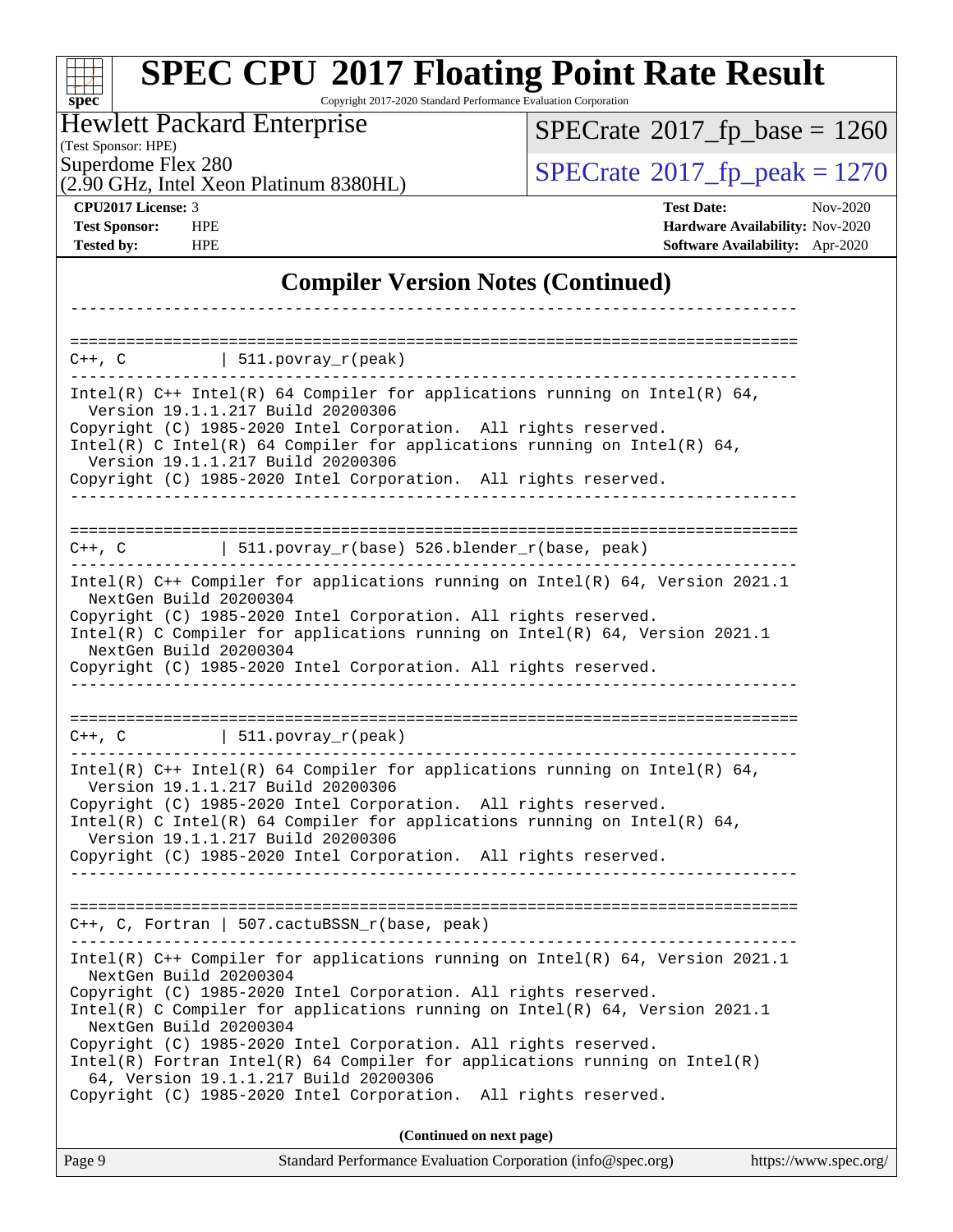| $spec^*$                                                                                               | <b>SPEC CPU®2017 Floating Point Rate Result</b><br>Copyright 2017-2020 Standard Performance Evaluation Corporation                                                                                                                                                                                                                                                           |                                       |                                                                                       |  |  |  |  |
|--------------------------------------------------------------------------------------------------------|------------------------------------------------------------------------------------------------------------------------------------------------------------------------------------------------------------------------------------------------------------------------------------------------------------------------------------------------------------------------------|---------------------------------------|---------------------------------------------------------------------------------------|--|--|--|--|
| <b>Hewlett Packard Enterprise</b><br>(Test Sponsor: HPE)                                               |                                                                                                                                                                                                                                                                                                                                                                              | $SPECrate^{\circ}2017$ fp base = 1260 |                                                                                       |  |  |  |  |
| Superdome Flex 280<br>$SPECrate^{\circ}2017_fp\_peak = 1270$<br>(2.90 GHz, Intel Xeon Platinum 8380HL) |                                                                                                                                                                                                                                                                                                                                                                              |                                       |                                                                                       |  |  |  |  |
| CPU2017 License: 3<br><b>Test Sponsor:</b><br><b>HPE</b><br><b>Tested by:</b><br><b>HPE</b>            |                                                                                                                                                                                                                                                                                                                                                                              | <b>Test Date:</b>                     | Nov-2020<br>Hardware Availability: Nov-2020<br><b>Software Availability:</b> Apr-2020 |  |  |  |  |
|                                                                                                        | <b>Compiler Version Notes (Continued)</b>                                                                                                                                                                                                                                                                                                                                    |                                       |                                                                                       |  |  |  |  |
|                                                                                                        |                                                                                                                                                                                                                                                                                                                                                                              |                                       |                                                                                       |  |  |  |  |
| Fortran                                                                                                | 503.bwaves_r(base, peak) 549.fotonik3d_r(base, peak)<br>554.roms_r(base, peak)                                                                                                                                                                                                                                                                                               |                                       |                                                                                       |  |  |  |  |
|                                                                                                        | $Intel(R)$ Fortran Intel(R) 64 Compiler for applications running on Intel(R)<br>64, Version 19.1.1.217 Build 20200306<br>Copyright (C) 1985-2020 Intel Corporation. All rights reserved.                                                                                                                                                                                     |                                       |                                                                                       |  |  |  |  |
| Fortran, C                                                                                             | $521.wrf_r(base) 527.cam4_r(base, peak)$                                                                                                                                                                                                                                                                                                                                     |                                       |                                                                                       |  |  |  |  |
| NextGen Build 20200304                                                                                 | $Intel(R)$ Fortran Intel(R) 64 Compiler for applications running on Intel(R)<br>64, Version 19.1.1.217 Build 20200306<br>Copyright (C) 1985-2020 Intel Corporation. All rights reserved.<br>Intel(R) C Compiler for applications running on $Intel(R) 64$ , Version 2021.1<br>Copyright (C) 1985-2020 Intel Corporation. All rights reserved.                                |                                       |                                                                                       |  |  |  |  |
| Fortran, C                                                                                             | 521.wrf $r(\text{peak})$                                                                                                                                                                                                                                                                                                                                                     |                                       |                                                                                       |  |  |  |  |
|                                                                                                        | $Intel(R)$ Fortran Intel(R) 64 Compiler for applications running on Intel(R)<br>64, Version 19.1.1.217 Build 20200306<br>Copyright (C) 1985-2020 Intel Corporation. All rights reserved.<br>Intel(R) C Intel(R) 64 Compiler for applications running on Intel(R) 64,<br>Version 19.1.1.217 Build 20200306<br>Copyright (C) 1985-2020 Intel Corporation. All rights reserved. |                                       |                                                                                       |  |  |  |  |
|                                                                                                        | Fortran, C $521.wrf_r(base) 527.cam4_r(base, peak)$                                                                                                                                                                                                                                                                                                                          |                                       |                                                                                       |  |  |  |  |
| NextGen Build 20200304                                                                                 | $Intel(R)$ Fortran Intel(R) 64 Compiler for applications running on Intel(R)<br>64, Version 19.1.1.217 Build 20200306<br>Copyright (C) 1985-2020 Intel Corporation. All rights reserved.<br>Intel(R) C Compiler for applications running on $Intel(R) 64$ , Version 2021.1<br>Copyright (C) 1985-2020 Intel Corporation. All rights reserved.                                |                                       |                                                                                       |  |  |  |  |
|                                                                                                        | Fortran, $C$   521.wrf_r(peak)                                                                                                                                                                                                                                                                                                                                               |                                       |                                                                                       |  |  |  |  |
|                                                                                                        | (Continued on next page)                                                                                                                                                                                                                                                                                                                                                     |                                       |                                                                                       |  |  |  |  |
| Page 10                                                                                                | Standard Performance Evaluation Corporation (info@spec.org)                                                                                                                                                                                                                                                                                                                  |                                       | https://www.spec.org/                                                                 |  |  |  |  |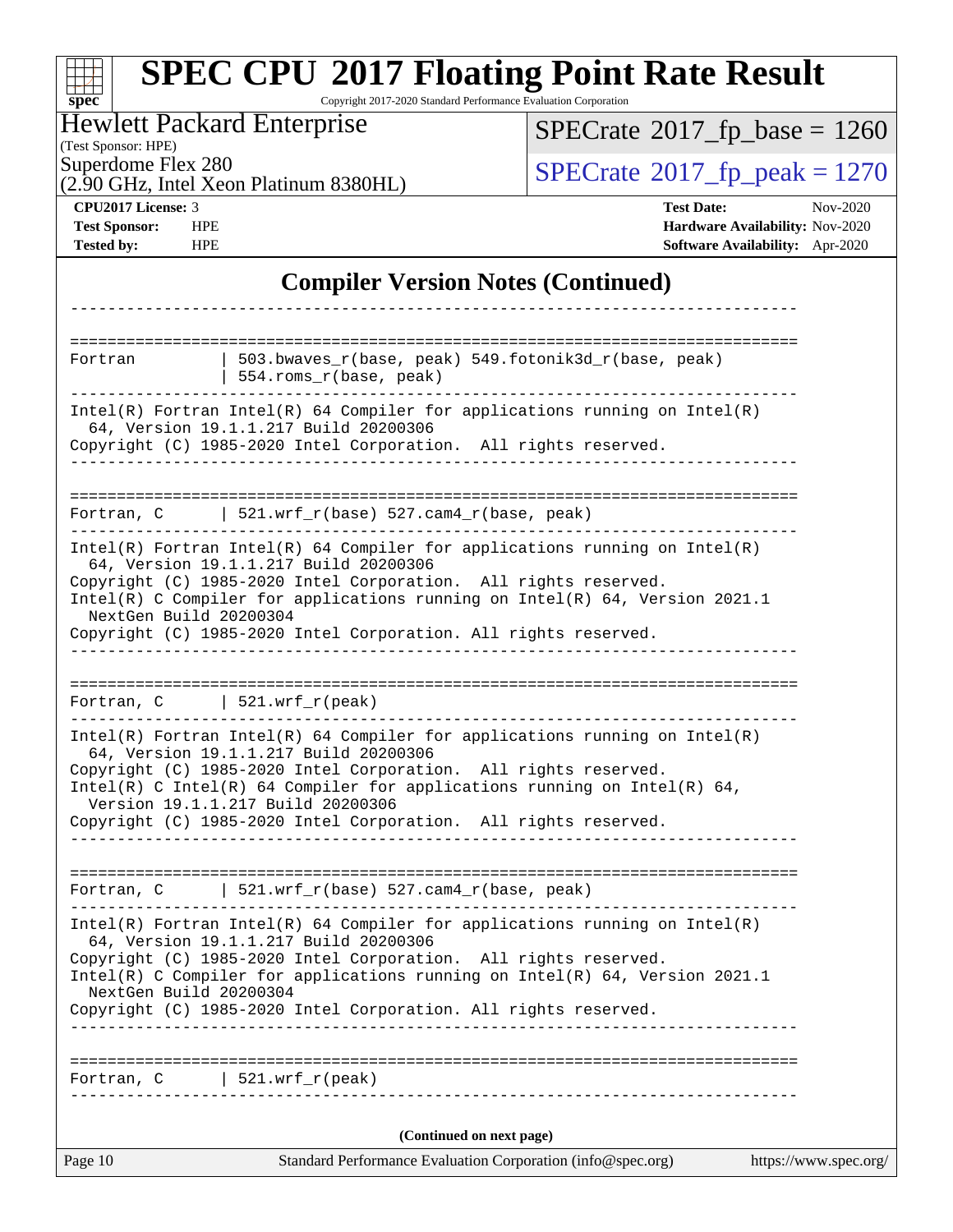

## **[SPEC CPU](http://www.spec.org/auto/cpu2017/Docs/result-fields.html#SPECCPU2017FloatingPointRateResult)[2017 Floating Point Rate Result](http://www.spec.org/auto/cpu2017/Docs/result-fields.html#SPECCPU2017FloatingPointRateResult)**

Copyright 2017-2020 Standard Performance Evaluation Corporation

### Hewlett Packard Enterprise

(Test Sponsor: HPE)

 $SPECTate$ <sup>®</sup>[2017\\_fp\\_base =](http://www.spec.org/auto/cpu2017/Docs/result-fields.html#SPECrate2017fpbase) 1260

Superdome Flex 280<br>  $\angle Q$  [SPECrate](http://www.spec.org/auto/cpu2017/Docs/result-fields.html#SPECrate2017fppeak)<sup>®</sup>2017 fp\_peak = 1270

## (2.90 GHz, Intel Xeon Platinum 8380HL)

**[CPU2017 License:](http://www.spec.org/auto/cpu2017/Docs/result-fields.html#CPU2017License)** 3 **[Test Date:](http://www.spec.org/auto/cpu2017/Docs/result-fields.html#TestDate)** Nov-2020 **[Test Sponsor:](http://www.spec.org/auto/cpu2017/Docs/result-fields.html#TestSponsor)** HPE **[Hardware Availability:](http://www.spec.org/auto/cpu2017/Docs/result-fields.html#HardwareAvailability)** Nov-2020 **[Tested by:](http://www.spec.org/auto/cpu2017/Docs/result-fields.html#Testedby)** HPE **[Software Availability:](http://www.spec.org/auto/cpu2017/Docs/result-fields.html#SoftwareAvailability)** Apr-2020

### **[Compiler Version Notes \(Continued\)](http://www.spec.org/auto/cpu2017/Docs/result-fields.html#CompilerVersionNotes)**

Intel(R) Fortran Intel(R)  $64$  Compiler for applications running on Intel(R) 64, Version 19.1.1.217 Build 20200306 Copyright (C) 1985-2020 Intel Corporation. All rights reserved. Intel(R) C Intel(R) 64 Compiler for applications running on Intel(R) 64, Version 19.1.1.217 Build 20200306 Copyright (C) 1985-2020 Intel Corporation. All rights reserved. ------------------------------------------------------------------------------

### **[Base Compiler Invocation](http://www.spec.org/auto/cpu2017/Docs/result-fields.html#BaseCompilerInvocation)**

[C benchmarks](http://www.spec.org/auto/cpu2017/Docs/result-fields.html#Cbenchmarks):

[icc](http://www.spec.org/cpu2017/results/res2020q4/cpu2017-20201123-24416.flags.html#user_CCbase_intel_icc_66fc1ee009f7361af1fbd72ca7dcefbb700085f36577c54f309893dd4ec40d12360134090235512931783d35fd58c0460139e722d5067c5574d8eaf2b3e37e92)

[C++ benchmarks:](http://www.spec.org/auto/cpu2017/Docs/result-fields.html#CXXbenchmarks) [icpc](http://www.spec.org/cpu2017/results/res2020q4/cpu2017-20201123-24416.flags.html#user_CXXbase_intel_icpc_c510b6838c7f56d33e37e94d029a35b4a7bccf4766a728ee175e80a419847e808290a9b78be685c44ab727ea267ec2f070ec5dc83b407c0218cded6866a35d07)

[Fortran benchmarks](http://www.spec.org/auto/cpu2017/Docs/result-fields.html#Fortranbenchmarks): [ifort](http://www.spec.org/cpu2017/results/res2020q4/cpu2017-20201123-24416.flags.html#user_FCbase_intel_ifort_8111460550e3ca792625aed983ce982f94888b8b503583aa7ba2b8303487b4d8a21a13e7191a45c5fd58ff318f48f9492884d4413fa793fd88dd292cad7027ca)

[Benchmarks using both Fortran and C](http://www.spec.org/auto/cpu2017/Docs/result-fields.html#BenchmarksusingbothFortranandC): [ifort](http://www.spec.org/cpu2017/results/res2020q4/cpu2017-20201123-24416.flags.html#user_CC_FCbase_intel_ifort_8111460550e3ca792625aed983ce982f94888b8b503583aa7ba2b8303487b4d8a21a13e7191a45c5fd58ff318f48f9492884d4413fa793fd88dd292cad7027ca) [icc](http://www.spec.org/cpu2017/results/res2020q4/cpu2017-20201123-24416.flags.html#user_CC_FCbase_intel_icc_66fc1ee009f7361af1fbd72ca7dcefbb700085f36577c54f309893dd4ec40d12360134090235512931783d35fd58c0460139e722d5067c5574d8eaf2b3e37e92)

[Benchmarks using both C and C++](http://www.spec.org/auto/cpu2017/Docs/result-fields.html#BenchmarksusingbothCandCXX): [icpc](http://www.spec.org/cpu2017/results/res2020q4/cpu2017-20201123-24416.flags.html#user_CC_CXXbase_intel_icpc_c510b6838c7f56d33e37e94d029a35b4a7bccf4766a728ee175e80a419847e808290a9b78be685c44ab727ea267ec2f070ec5dc83b407c0218cded6866a35d07) [icc](http://www.spec.org/cpu2017/results/res2020q4/cpu2017-20201123-24416.flags.html#user_CC_CXXbase_intel_icc_66fc1ee009f7361af1fbd72ca7dcefbb700085f36577c54f309893dd4ec40d12360134090235512931783d35fd58c0460139e722d5067c5574d8eaf2b3e37e92)

[Benchmarks using Fortran, C, and C++:](http://www.spec.org/auto/cpu2017/Docs/result-fields.html#BenchmarksusingFortranCandCXX) [icpc](http://www.spec.org/cpu2017/results/res2020q4/cpu2017-20201123-24416.flags.html#user_CC_CXX_FCbase_intel_icpc_c510b6838c7f56d33e37e94d029a35b4a7bccf4766a728ee175e80a419847e808290a9b78be685c44ab727ea267ec2f070ec5dc83b407c0218cded6866a35d07) [icc](http://www.spec.org/cpu2017/results/res2020q4/cpu2017-20201123-24416.flags.html#user_CC_CXX_FCbase_intel_icc_66fc1ee009f7361af1fbd72ca7dcefbb700085f36577c54f309893dd4ec40d12360134090235512931783d35fd58c0460139e722d5067c5574d8eaf2b3e37e92) [ifort](http://www.spec.org/cpu2017/results/res2020q4/cpu2017-20201123-24416.flags.html#user_CC_CXX_FCbase_intel_ifort_8111460550e3ca792625aed983ce982f94888b8b503583aa7ba2b8303487b4d8a21a13e7191a45c5fd58ff318f48f9492884d4413fa793fd88dd292cad7027ca)

### **[Base Portability Flags](http://www.spec.org/auto/cpu2017/Docs/result-fields.html#BasePortabilityFlags)**

 503.bwaves\_r: [-DSPEC\\_LP64](http://www.spec.org/cpu2017/results/res2020q4/cpu2017-20201123-24416.flags.html#suite_basePORTABILITY503_bwaves_r_DSPEC_LP64) 507.cactuBSSN\_r: [-DSPEC\\_LP64](http://www.spec.org/cpu2017/results/res2020q4/cpu2017-20201123-24416.flags.html#suite_basePORTABILITY507_cactuBSSN_r_DSPEC_LP64) 508.namd\_r: [-DSPEC\\_LP64](http://www.spec.org/cpu2017/results/res2020q4/cpu2017-20201123-24416.flags.html#suite_basePORTABILITY508_namd_r_DSPEC_LP64) 510.parest\_r: [-DSPEC\\_LP64](http://www.spec.org/cpu2017/results/res2020q4/cpu2017-20201123-24416.flags.html#suite_basePORTABILITY510_parest_r_DSPEC_LP64) 511.povray\_r: [-DSPEC\\_LP64](http://www.spec.org/cpu2017/results/res2020q4/cpu2017-20201123-24416.flags.html#suite_basePORTABILITY511_povray_r_DSPEC_LP64) 519.lbm\_r: [-DSPEC\\_LP64](http://www.spec.org/cpu2017/results/res2020q4/cpu2017-20201123-24416.flags.html#suite_basePORTABILITY519_lbm_r_DSPEC_LP64) 521.wrf\_r: [-DSPEC\\_LP64](http://www.spec.org/cpu2017/results/res2020q4/cpu2017-20201123-24416.flags.html#suite_basePORTABILITY521_wrf_r_DSPEC_LP64) [-DSPEC\\_CASE\\_FLAG](http://www.spec.org/cpu2017/results/res2020q4/cpu2017-20201123-24416.flags.html#b521.wrf_r_baseCPORTABILITY_DSPEC_CASE_FLAG) [-convert big\\_endian](http://www.spec.org/cpu2017/results/res2020q4/cpu2017-20201123-24416.flags.html#user_baseFPORTABILITY521_wrf_r_convert_big_endian_c3194028bc08c63ac5d04de18c48ce6d347e4e562e8892b8bdbdc0214820426deb8554edfa529a3fb25a586e65a3d812c835984020483e7e73212c4d31a38223) 526.blender\_r: [-DSPEC\\_LP64](http://www.spec.org/cpu2017/results/res2020q4/cpu2017-20201123-24416.flags.html#suite_basePORTABILITY526_blender_r_DSPEC_LP64) [-DSPEC\\_LINUX](http://www.spec.org/cpu2017/results/res2020q4/cpu2017-20201123-24416.flags.html#b526.blender_r_baseCPORTABILITY_DSPEC_LINUX) [-funsigned-char](http://www.spec.org/cpu2017/results/res2020q4/cpu2017-20201123-24416.flags.html#user_baseCPORTABILITY526_blender_r_force_uchar_40c60f00ab013830e2dd6774aeded3ff59883ba5a1fc5fc14077f794d777847726e2a5858cbc7672e36e1b067e7e5c1d9a74f7176df07886a243d7cc18edfe67) 527.cam4\_r: [-DSPEC\\_LP64](http://www.spec.org/cpu2017/results/res2020q4/cpu2017-20201123-24416.flags.html#suite_basePORTABILITY527_cam4_r_DSPEC_LP64) [-DSPEC\\_CASE\\_FLAG](http://www.spec.org/cpu2017/results/res2020q4/cpu2017-20201123-24416.flags.html#b527.cam4_r_baseCPORTABILITY_DSPEC_CASE_FLAG) 538.imagick\_r: [-DSPEC\\_LP64](http://www.spec.org/cpu2017/results/res2020q4/cpu2017-20201123-24416.flags.html#suite_basePORTABILITY538_imagick_r_DSPEC_LP64) 544.nab\_r: [-DSPEC\\_LP64](http://www.spec.org/cpu2017/results/res2020q4/cpu2017-20201123-24416.flags.html#suite_basePORTABILITY544_nab_r_DSPEC_LP64) 549.fotonik3d\_r: [-DSPEC\\_LP64](http://www.spec.org/cpu2017/results/res2020q4/cpu2017-20201123-24416.flags.html#suite_basePORTABILITY549_fotonik3d_r_DSPEC_LP64) 554.roms\_r: [-DSPEC\\_LP64](http://www.spec.org/cpu2017/results/res2020q4/cpu2017-20201123-24416.flags.html#suite_basePORTABILITY554_roms_r_DSPEC_LP64)

Page 11 Standard Performance Evaluation Corporation [\(info@spec.org\)](mailto:info@spec.org) <https://www.spec.org/>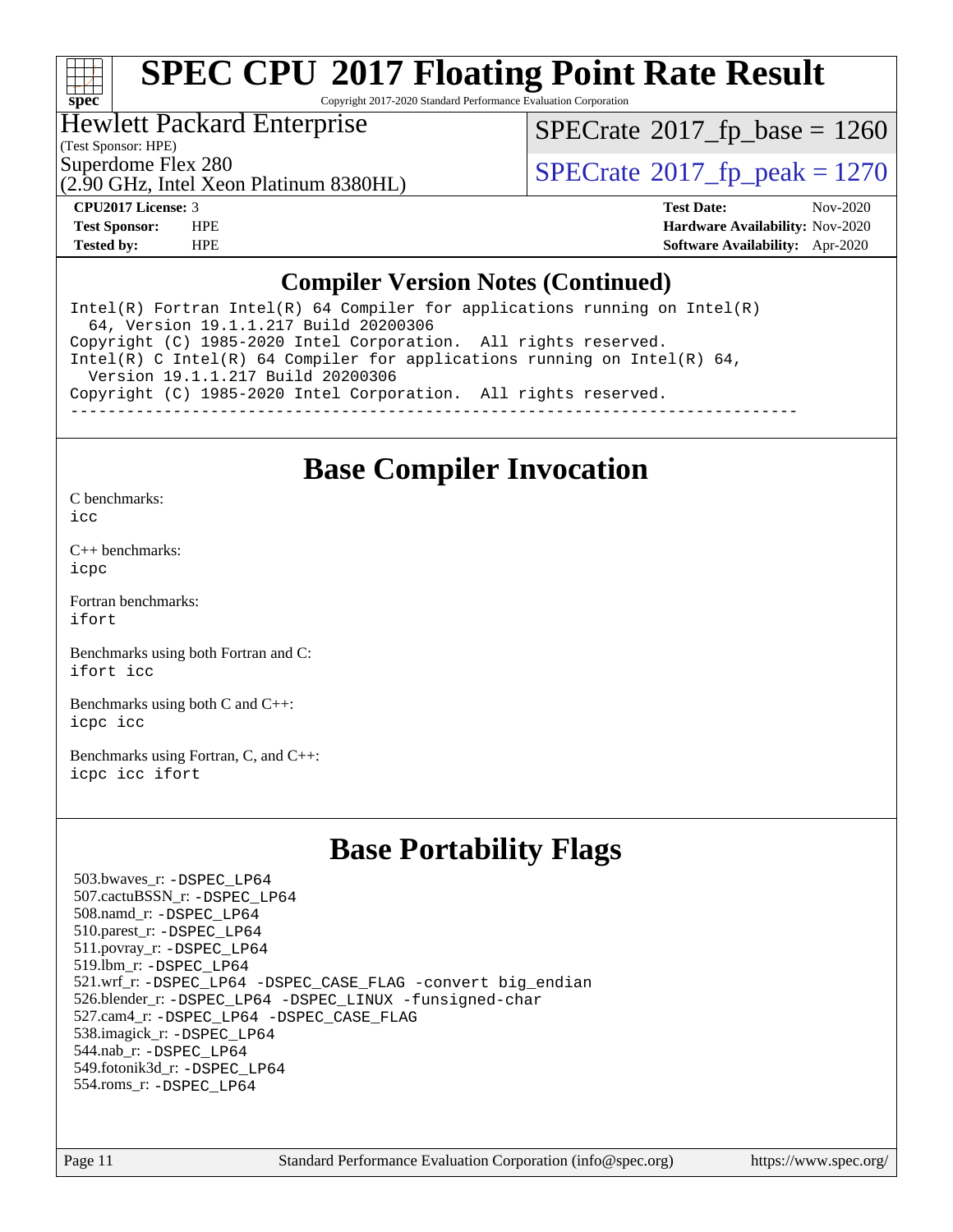### a tim **[spec](http://www.spec.org/)**

## **[SPEC CPU](http://www.spec.org/auto/cpu2017/Docs/result-fields.html#SPECCPU2017FloatingPointRateResult)[2017 Floating Point Rate Result](http://www.spec.org/auto/cpu2017/Docs/result-fields.html#SPECCPU2017FloatingPointRateResult)**

Copyright 2017-2020 Standard Performance Evaluation Corporation

### Hewlett Packard Enterprise

(Test Sponsor: HPE)

(2.90 GHz, Intel Xeon Platinum 8380HL)

[SPECrate](http://www.spec.org/auto/cpu2017/Docs/result-fields.html#SPECrate2017fpbase)<sup>®</sup>2017 fp base = 1260

Superdome Flex 280<br>  $\angle Q$  [SPECrate](http://www.spec.org/auto/cpu2017/Docs/result-fields.html#SPECrate2017fppeak)<sup>®</sup>2017 fp\_peak = 1270

**[CPU2017 License:](http://www.spec.org/auto/cpu2017/Docs/result-fields.html#CPU2017License)** 3 **[Test Date:](http://www.spec.org/auto/cpu2017/Docs/result-fields.html#TestDate)** Nov-2020 **[Test Sponsor:](http://www.spec.org/auto/cpu2017/Docs/result-fields.html#TestSponsor)** HPE **[Hardware Availability:](http://www.spec.org/auto/cpu2017/Docs/result-fields.html#HardwareAvailability)** Nov-2020 **[Tested by:](http://www.spec.org/auto/cpu2017/Docs/result-fields.html#Testedby)** HPE **[Software Availability:](http://www.spec.org/auto/cpu2017/Docs/result-fields.html#SoftwareAvailability)** Apr-2020

### **[Base Optimization Flags](http://www.spec.org/auto/cpu2017/Docs/result-fields.html#BaseOptimizationFlags)**

#### [C benchmarks:](http://www.spec.org/auto/cpu2017/Docs/result-fields.html#Cbenchmarks)

[-m64](http://www.spec.org/cpu2017/results/res2020q4/cpu2017-20201123-24416.flags.html#user_CCbase_m64-icc) [-qnextgen](http://www.spec.org/cpu2017/results/res2020q4/cpu2017-20201123-24416.flags.html#user_CCbase_f-qnextgen) [-std=c11](http://www.spec.org/cpu2017/results/res2020q4/cpu2017-20201123-24416.flags.html#user_CCbase_std-icc-std_0e1c27790398a4642dfca32ffe6c27b5796f9c2d2676156f2e42c9c44eaad0c049b1cdb667a270c34d979996257aeb8fc440bfb01818dbc9357bd9d174cb8524) [-Wl,-plugin-opt=-x86-branches-within-32B-boundaries](http://www.spec.org/cpu2017/results/res2020q4/cpu2017-20201123-24416.flags.html#user_CCbase_f-x86-branches-within-32B-boundaries_0098b4e4317ae60947b7b728078a624952a08ac37a3c797dfb4ffeb399e0c61a9dd0f2f44ce917e9361fb9076ccb15e7824594512dd315205382d84209e912f3) [-Wl,-z,muldefs](http://www.spec.org/cpu2017/results/res2020q4/cpu2017-20201123-24416.flags.html#user_CCbase_link_force_multiple1_b4cbdb97b34bdee9ceefcfe54f4c8ea74255f0b02a4b23e853cdb0e18eb4525ac79b5a88067c842dd0ee6996c24547a27a4b99331201badda8798ef8a743f577) [-fuse-ld=gold](http://www.spec.org/cpu2017/results/res2020q4/cpu2017-20201123-24416.flags.html#user_CCbase_f-fuse-ld_920b3586e2b8c6e0748b9c84fa9b744736ba725a32cab14ad8f3d4ad28eecb2f59d1144823d2e17006539a88734fe1fc08fc3035f7676166309105a78aaabc32) [-xCORE-AVX512](http://www.spec.org/cpu2017/results/res2020q4/cpu2017-20201123-24416.flags.html#user_CCbase_f-xCORE-AVX512) [-Ofast](http://www.spec.org/cpu2017/results/res2020q4/cpu2017-20201123-24416.flags.html#user_CCbase_f-Ofast) [-ffast-math](http://www.spec.org/cpu2017/results/res2020q4/cpu2017-20201123-24416.flags.html#user_CCbase_f-ffast-math) [-flto](http://www.spec.org/cpu2017/results/res2020q4/cpu2017-20201123-24416.flags.html#user_CCbase_f-flto) [-mfpmath=sse](http://www.spec.org/cpu2017/results/res2020q4/cpu2017-20201123-24416.flags.html#user_CCbase_f-mfpmath_70eb8fac26bde974f8ab713bc9086c5621c0b8d2f6c86f38af0bd7062540daf19db5f3a066d8c6684be05d84c9b6322eb3b5be6619d967835195b93d6c02afa1) [-funroll-loops](http://www.spec.org/cpu2017/results/res2020q4/cpu2017-20201123-24416.flags.html#user_CCbase_f-funroll-loops) [-qopt-mem-layout-trans=4](http://www.spec.org/cpu2017/results/res2020q4/cpu2017-20201123-24416.flags.html#user_CCbase_f-qopt-mem-layout-trans_fa39e755916c150a61361b7846f310bcdf6f04e385ef281cadf3647acec3f0ae266d1a1d22d972a7087a248fd4e6ca390a3634700869573d231a252c784941a8) [-L/usr/local/jemalloc64-5.0.1/lib](http://www.spec.org/cpu2017/results/res2020q4/cpu2017-20201123-24416.flags.html#user_CCbase_jemalloc_link_path64_1_cc289568b1a6c0fd3b62c91b824c27fcb5af5e8098e6ad028160d21144ef1b8aef3170d2acf0bee98a8da324cfe4f67d0a3d0c4cc4673d993d694dc2a0df248b) [-ljemalloc](http://www.spec.org/cpu2017/results/res2020q4/cpu2017-20201123-24416.flags.html#user_CCbase_jemalloc_link_lib_d1249b907c500fa1c0672f44f562e3d0f79738ae9e3c4a9c376d49f265a04b9c99b167ecedbf6711b3085be911c67ff61f150a17b3472be731631ba4d0471706) [C++ benchmarks:](http://www.spec.org/auto/cpu2017/Docs/result-fields.html#CXXbenchmarks) [-m64](http://www.spec.org/cpu2017/results/res2020q4/cpu2017-20201123-24416.flags.html#user_CXXbase_m64-icc) [-qnextgen](http://www.spec.org/cpu2017/results/res2020q4/cpu2017-20201123-24416.flags.html#user_CXXbase_f-qnextgen) [-Wl,-plugin-opt=-x86-branches-within-32B-boundaries](http://www.spec.org/cpu2017/results/res2020q4/cpu2017-20201123-24416.flags.html#user_CXXbase_f-x86-branches-within-32B-boundaries_0098b4e4317ae60947b7b728078a624952a08ac37a3c797dfb4ffeb399e0c61a9dd0f2f44ce917e9361fb9076ccb15e7824594512dd315205382d84209e912f3) [-Wl,-z,muldefs](http://www.spec.org/cpu2017/results/res2020q4/cpu2017-20201123-24416.flags.html#user_CXXbase_link_force_multiple1_b4cbdb97b34bdee9ceefcfe54f4c8ea74255f0b02a4b23e853cdb0e18eb4525ac79b5a88067c842dd0ee6996c24547a27a4b99331201badda8798ef8a743f577) [-fuse-ld=gold](http://www.spec.org/cpu2017/results/res2020q4/cpu2017-20201123-24416.flags.html#user_CXXbase_f-fuse-ld_920b3586e2b8c6e0748b9c84fa9b744736ba725a32cab14ad8f3d4ad28eecb2f59d1144823d2e17006539a88734fe1fc08fc3035f7676166309105a78aaabc32) [-xCORE-AVX512](http://www.spec.org/cpu2017/results/res2020q4/cpu2017-20201123-24416.flags.html#user_CXXbase_f-xCORE-AVX512) [-Ofast](http://www.spec.org/cpu2017/results/res2020q4/cpu2017-20201123-24416.flags.html#user_CXXbase_f-Ofast) [-ffast-math](http://www.spec.org/cpu2017/results/res2020q4/cpu2017-20201123-24416.flags.html#user_CXXbase_f-ffast-math) [-flto](http://www.spec.org/cpu2017/results/res2020q4/cpu2017-20201123-24416.flags.html#user_CXXbase_f-flto) [-mfpmath=sse](http://www.spec.org/cpu2017/results/res2020q4/cpu2017-20201123-24416.flags.html#user_CXXbase_f-mfpmath_70eb8fac26bde974f8ab713bc9086c5621c0b8d2f6c86f38af0bd7062540daf19db5f3a066d8c6684be05d84c9b6322eb3b5be6619d967835195b93d6c02afa1) [-funroll-loops](http://www.spec.org/cpu2017/results/res2020q4/cpu2017-20201123-24416.flags.html#user_CXXbase_f-funroll-loops) [-qopt-mem-layout-trans=4](http://www.spec.org/cpu2017/results/res2020q4/cpu2017-20201123-24416.flags.html#user_CXXbase_f-qopt-mem-layout-trans_fa39e755916c150a61361b7846f310bcdf6f04e385ef281cadf3647acec3f0ae266d1a1d22d972a7087a248fd4e6ca390a3634700869573d231a252c784941a8) [-L/usr/local/jemalloc64-5.0.1/lib](http://www.spec.org/cpu2017/results/res2020q4/cpu2017-20201123-24416.flags.html#user_CXXbase_jemalloc_link_path64_1_cc289568b1a6c0fd3b62c91b824c27fcb5af5e8098e6ad028160d21144ef1b8aef3170d2acf0bee98a8da324cfe4f67d0a3d0c4cc4673d993d694dc2a0df248b) [-ljemalloc](http://www.spec.org/cpu2017/results/res2020q4/cpu2017-20201123-24416.flags.html#user_CXXbase_jemalloc_link_lib_d1249b907c500fa1c0672f44f562e3d0f79738ae9e3c4a9c376d49f265a04b9c99b167ecedbf6711b3085be911c67ff61f150a17b3472be731631ba4d0471706) [Fortran benchmarks](http://www.spec.org/auto/cpu2017/Docs/result-fields.html#Fortranbenchmarks): [-m64](http://www.spec.org/cpu2017/results/res2020q4/cpu2017-20201123-24416.flags.html#user_FCbase_m64-icc) [-Wl,-plugin-opt=-x86-branches-within-32B-boundaries](http://www.spec.org/cpu2017/results/res2020q4/cpu2017-20201123-24416.flags.html#user_FCbase_f-x86-branches-within-32B-boundaries_0098b4e4317ae60947b7b728078a624952a08ac37a3c797dfb4ffeb399e0c61a9dd0f2f44ce917e9361fb9076ccb15e7824594512dd315205382d84209e912f3) [-Wl,-z,muldefs](http://www.spec.org/cpu2017/results/res2020q4/cpu2017-20201123-24416.flags.html#user_FCbase_link_force_multiple1_b4cbdb97b34bdee9ceefcfe54f4c8ea74255f0b02a4b23e853cdb0e18eb4525ac79b5a88067c842dd0ee6996c24547a27a4b99331201badda8798ef8a743f577) [-fuse-ld=gold](http://www.spec.org/cpu2017/results/res2020q4/cpu2017-20201123-24416.flags.html#user_FCbase_f-fuse-ld_920b3586e2b8c6e0748b9c84fa9b744736ba725a32cab14ad8f3d4ad28eecb2f59d1144823d2e17006539a88734fe1fc08fc3035f7676166309105a78aaabc32) [-xCORE-AVX512](http://www.spec.org/cpu2017/results/res2020q4/cpu2017-20201123-24416.flags.html#user_FCbase_f-xCORE-AVX512) [-O3](http://www.spec.org/cpu2017/results/res2020q4/cpu2017-20201123-24416.flags.html#user_FCbase_f-O3) [-ipo](http://www.spec.org/cpu2017/results/res2020q4/cpu2017-20201123-24416.flags.html#user_FCbase_f-ipo) [-no-prec-div](http://www.spec.org/cpu2017/results/res2020q4/cpu2017-20201123-24416.flags.html#user_FCbase_f-no-prec-div) [-qopt-prefetch](http://www.spec.org/cpu2017/results/res2020q4/cpu2017-20201123-24416.flags.html#user_FCbase_f-qopt-prefetch) [-ffinite-math-only](http://www.spec.org/cpu2017/results/res2020q4/cpu2017-20201123-24416.flags.html#user_FCbase_f_finite_math_only_cb91587bd2077682c4b38af759c288ed7c732db004271a9512da14a4f8007909a5f1427ecbf1a0fb78ff2a814402c6114ac565ca162485bbcae155b5e4258871) [-qopt-multiple-gather-scatter-by-shuffles](http://www.spec.org/cpu2017/results/res2020q4/cpu2017-20201123-24416.flags.html#user_FCbase_f-qopt-multiple-gather-scatter-by-shuffles) [-qopt-mem-layout-trans=4](http://www.spec.org/cpu2017/results/res2020q4/cpu2017-20201123-24416.flags.html#user_FCbase_f-qopt-mem-layout-trans_fa39e755916c150a61361b7846f310bcdf6f04e385ef281cadf3647acec3f0ae266d1a1d22d972a7087a248fd4e6ca390a3634700869573d231a252c784941a8) [-nostandard-realloc-lhs](http://www.spec.org/cpu2017/results/res2020q4/cpu2017-20201123-24416.flags.html#user_FCbase_f_2003_std_realloc_82b4557e90729c0f113870c07e44d33d6f5a304b4f63d4c15d2d0f1fab99f5daaed73bdb9275d9ae411527f28b936061aa8b9c8f2d63842963b95c9dd6426b8a) [-align array32byte](http://www.spec.org/cpu2017/results/res2020q4/cpu2017-20201123-24416.flags.html#user_FCbase_align_array32byte_b982fe038af199962ba9a80c053b8342c548c85b40b8e86eb3cc33dee0d7986a4af373ac2d51c3f7cf710a18d62fdce2948f201cd044323541f22fc0fffc51b6) [-auto](http://www.spec.org/cpu2017/results/res2020q4/cpu2017-20201123-24416.flags.html#user_FCbase_f-auto) [-mbranches-within-32B-boundaries](http://www.spec.org/cpu2017/results/res2020q4/cpu2017-20201123-24416.flags.html#user_FCbase_f-mbranches-within-32B-boundaries) [-L/usr/local/jemalloc64-5.0.1/lib](http://www.spec.org/cpu2017/results/res2020q4/cpu2017-20201123-24416.flags.html#user_FCbase_jemalloc_link_path64_1_cc289568b1a6c0fd3b62c91b824c27fcb5af5e8098e6ad028160d21144ef1b8aef3170d2acf0bee98a8da324cfe4f67d0a3d0c4cc4673d993d694dc2a0df248b) [-ljemalloc](http://www.spec.org/cpu2017/results/res2020q4/cpu2017-20201123-24416.flags.html#user_FCbase_jemalloc_link_lib_d1249b907c500fa1c0672f44f562e3d0f79738ae9e3c4a9c376d49f265a04b9c99b167ecedbf6711b3085be911c67ff61f150a17b3472be731631ba4d0471706) [Benchmarks using both Fortran and C:](http://www.spec.org/auto/cpu2017/Docs/result-fields.html#BenchmarksusingbothFortranandC) [-m64](http://www.spec.org/cpu2017/results/res2020q4/cpu2017-20201123-24416.flags.html#user_CC_FCbase_m64-icc) [-qnextgen](http://www.spec.org/cpu2017/results/res2020q4/cpu2017-20201123-24416.flags.html#user_CC_FCbase_f-qnextgen) [-std=c11](http://www.spec.org/cpu2017/results/res2020q4/cpu2017-20201123-24416.flags.html#user_CC_FCbase_std-icc-std_0e1c27790398a4642dfca32ffe6c27b5796f9c2d2676156f2e42c9c44eaad0c049b1cdb667a270c34d979996257aeb8fc440bfb01818dbc9357bd9d174cb8524) [-Wl,-plugin-opt=-x86-branches-within-32B-boundaries](http://www.spec.org/cpu2017/results/res2020q4/cpu2017-20201123-24416.flags.html#user_CC_FCbase_f-x86-branches-within-32B-boundaries_0098b4e4317ae60947b7b728078a624952a08ac37a3c797dfb4ffeb399e0c61a9dd0f2f44ce917e9361fb9076ccb15e7824594512dd315205382d84209e912f3) [-Wl,-z,muldefs](http://www.spec.org/cpu2017/results/res2020q4/cpu2017-20201123-24416.flags.html#user_CC_FCbase_link_force_multiple1_b4cbdb97b34bdee9ceefcfe54f4c8ea74255f0b02a4b23e853cdb0e18eb4525ac79b5a88067c842dd0ee6996c24547a27a4b99331201badda8798ef8a743f577) [-fuse-ld=gold](http://www.spec.org/cpu2017/results/res2020q4/cpu2017-20201123-24416.flags.html#user_CC_FCbase_f-fuse-ld_920b3586e2b8c6e0748b9c84fa9b744736ba725a32cab14ad8f3d4ad28eecb2f59d1144823d2e17006539a88734fe1fc08fc3035f7676166309105a78aaabc32) [-xCORE-AVX512](http://www.spec.org/cpu2017/results/res2020q4/cpu2017-20201123-24416.flags.html#user_CC_FCbase_f-xCORE-AVX512) [-Ofast](http://www.spec.org/cpu2017/results/res2020q4/cpu2017-20201123-24416.flags.html#user_CC_FCbase_f-Ofast) [-ffast-math](http://www.spec.org/cpu2017/results/res2020q4/cpu2017-20201123-24416.flags.html#user_CC_FCbase_f-ffast-math) [-flto](http://www.spec.org/cpu2017/results/res2020q4/cpu2017-20201123-24416.flags.html#user_CC_FCbase_f-flto) [-mfpmath=sse](http://www.spec.org/cpu2017/results/res2020q4/cpu2017-20201123-24416.flags.html#user_CC_FCbase_f-mfpmath_70eb8fac26bde974f8ab713bc9086c5621c0b8d2f6c86f38af0bd7062540daf19db5f3a066d8c6684be05d84c9b6322eb3b5be6619d967835195b93d6c02afa1) [-funroll-loops](http://www.spec.org/cpu2017/results/res2020q4/cpu2017-20201123-24416.flags.html#user_CC_FCbase_f-funroll-loops) [-qopt-mem-layout-trans=4](http://www.spec.org/cpu2017/results/res2020q4/cpu2017-20201123-24416.flags.html#user_CC_FCbase_f-qopt-mem-layout-trans_fa39e755916c150a61361b7846f310bcdf6f04e385ef281cadf3647acec3f0ae266d1a1d22d972a7087a248fd4e6ca390a3634700869573d231a252c784941a8) [-O3](http://www.spec.org/cpu2017/results/res2020q4/cpu2017-20201123-24416.flags.html#user_CC_FCbase_f-O3) [-ipo](http://www.spec.org/cpu2017/results/res2020q4/cpu2017-20201123-24416.flags.html#user_CC_FCbase_f-ipo) [-no-prec-div](http://www.spec.org/cpu2017/results/res2020q4/cpu2017-20201123-24416.flags.html#user_CC_FCbase_f-no-prec-div) [-qopt-prefetch](http://www.spec.org/cpu2017/results/res2020q4/cpu2017-20201123-24416.flags.html#user_CC_FCbase_f-qopt-prefetch) [-ffinite-math-only](http://www.spec.org/cpu2017/results/res2020q4/cpu2017-20201123-24416.flags.html#user_CC_FCbase_f_finite_math_only_cb91587bd2077682c4b38af759c288ed7c732db004271a9512da14a4f8007909a5f1427ecbf1a0fb78ff2a814402c6114ac565ca162485bbcae155b5e4258871) [-qopt-multiple-gather-scatter-by-shuffles](http://www.spec.org/cpu2017/results/res2020q4/cpu2017-20201123-24416.flags.html#user_CC_FCbase_f-qopt-multiple-gather-scatter-by-shuffles) [-nostandard-realloc-lhs](http://www.spec.org/cpu2017/results/res2020q4/cpu2017-20201123-24416.flags.html#user_CC_FCbase_f_2003_std_realloc_82b4557e90729c0f113870c07e44d33d6f5a304b4f63d4c15d2d0f1fab99f5daaed73bdb9275d9ae411527f28b936061aa8b9c8f2d63842963b95c9dd6426b8a) [-align array32byte](http://www.spec.org/cpu2017/results/res2020q4/cpu2017-20201123-24416.flags.html#user_CC_FCbase_align_array32byte_b982fe038af199962ba9a80c053b8342c548c85b40b8e86eb3cc33dee0d7986a4af373ac2d51c3f7cf710a18d62fdce2948f201cd044323541f22fc0fffc51b6) [-auto](http://www.spec.org/cpu2017/results/res2020q4/cpu2017-20201123-24416.flags.html#user_CC_FCbase_f-auto) [-mbranches-within-32B-boundaries](http://www.spec.org/cpu2017/results/res2020q4/cpu2017-20201123-24416.flags.html#user_CC_FCbase_f-mbranches-within-32B-boundaries) [-L/usr/local/jemalloc64-5.0.1/lib](http://www.spec.org/cpu2017/results/res2020q4/cpu2017-20201123-24416.flags.html#user_CC_FCbase_jemalloc_link_path64_1_cc289568b1a6c0fd3b62c91b824c27fcb5af5e8098e6ad028160d21144ef1b8aef3170d2acf0bee98a8da324cfe4f67d0a3d0c4cc4673d993d694dc2a0df248b) [-ljemalloc](http://www.spec.org/cpu2017/results/res2020q4/cpu2017-20201123-24416.flags.html#user_CC_FCbase_jemalloc_link_lib_d1249b907c500fa1c0672f44f562e3d0f79738ae9e3c4a9c376d49f265a04b9c99b167ecedbf6711b3085be911c67ff61f150a17b3472be731631ba4d0471706) [Benchmarks using both C and C++](http://www.spec.org/auto/cpu2017/Docs/result-fields.html#BenchmarksusingbothCandCXX): [-m64](http://www.spec.org/cpu2017/results/res2020q4/cpu2017-20201123-24416.flags.html#user_CC_CXXbase_m64-icc) [-qnextgen](http://www.spec.org/cpu2017/results/res2020q4/cpu2017-20201123-24416.flags.html#user_CC_CXXbase_f-qnextgen) [-std=c11](http://www.spec.org/cpu2017/results/res2020q4/cpu2017-20201123-24416.flags.html#user_CC_CXXbase_std-icc-std_0e1c27790398a4642dfca32ffe6c27b5796f9c2d2676156f2e42c9c44eaad0c049b1cdb667a270c34d979996257aeb8fc440bfb01818dbc9357bd9d174cb8524) [-Wl,-plugin-opt=-x86-branches-within-32B-boundaries](http://www.spec.org/cpu2017/results/res2020q4/cpu2017-20201123-24416.flags.html#user_CC_CXXbase_f-x86-branches-within-32B-boundaries_0098b4e4317ae60947b7b728078a624952a08ac37a3c797dfb4ffeb399e0c61a9dd0f2f44ce917e9361fb9076ccb15e7824594512dd315205382d84209e912f3) [-Wl,-z,muldefs](http://www.spec.org/cpu2017/results/res2020q4/cpu2017-20201123-24416.flags.html#user_CC_CXXbase_link_force_multiple1_b4cbdb97b34bdee9ceefcfe54f4c8ea74255f0b02a4b23e853cdb0e18eb4525ac79b5a88067c842dd0ee6996c24547a27a4b99331201badda8798ef8a743f577) [-fuse-ld=gold](http://www.spec.org/cpu2017/results/res2020q4/cpu2017-20201123-24416.flags.html#user_CC_CXXbase_f-fuse-ld_920b3586e2b8c6e0748b9c84fa9b744736ba725a32cab14ad8f3d4ad28eecb2f59d1144823d2e17006539a88734fe1fc08fc3035f7676166309105a78aaabc32) [-xCORE-AVX512](http://www.spec.org/cpu2017/results/res2020q4/cpu2017-20201123-24416.flags.html#user_CC_CXXbase_f-xCORE-AVX512) [-Ofast](http://www.spec.org/cpu2017/results/res2020q4/cpu2017-20201123-24416.flags.html#user_CC_CXXbase_f-Ofast) [-ffast-math](http://www.spec.org/cpu2017/results/res2020q4/cpu2017-20201123-24416.flags.html#user_CC_CXXbase_f-ffast-math) [-flto](http://www.spec.org/cpu2017/results/res2020q4/cpu2017-20201123-24416.flags.html#user_CC_CXXbase_f-flto) [-mfpmath=sse](http://www.spec.org/cpu2017/results/res2020q4/cpu2017-20201123-24416.flags.html#user_CC_CXXbase_f-mfpmath_70eb8fac26bde974f8ab713bc9086c5621c0b8d2f6c86f38af0bd7062540daf19db5f3a066d8c6684be05d84c9b6322eb3b5be6619d967835195b93d6c02afa1) [-funroll-loops](http://www.spec.org/cpu2017/results/res2020q4/cpu2017-20201123-24416.flags.html#user_CC_CXXbase_f-funroll-loops) [-qopt-mem-layout-trans=4](http://www.spec.org/cpu2017/results/res2020q4/cpu2017-20201123-24416.flags.html#user_CC_CXXbase_f-qopt-mem-layout-trans_fa39e755916c150a61361b7846f310bcdf6f04e385ef281cadf3647acec3f0ae266d1a1d22d972a7087a248fd4e6ca390a3634700869573d231a252c784941a8) [-L/usr/local/jemalloc64-5.0.1/lib](http://www.spec.org/cpu2017/results/res2020q4/cpu2017-20201123-24416.flags.html#user_CC_CXXbase_jemalloc_link_path64_1_cc289568b1a6c0fd3b62c91b824c27fcb5af5e8098e6ad028160d21144ef1b8aef3170d2acf0bee98a8da324cfe4f67d0a3d0c4cc4673d993d694dc2a0df248b) [-ljemalloc](http://www.spec.org/cpu2017/results/res2020q4/cpu2017-20201123-24416.flags.html#user_CC_CXXbase_jemalloc_link_lib_d1249b907c500fa1c0672f44f562e3d0f79738ae9e3c4a9c376d49f265a04b9c99b167ecedbf6711b3085be911c67ff61f150a17b3472be731631ba4d0471706) [Benchmarks using Fortran, C, and C++:](http://www.spec.org/auto/cpu2017/Docs/result-fields.html#BenchmarksusingFortranCandCXX) [-m64](http://www.spec.org/cpu2017/results/res2020q4/cpu2017-20201123-24416.flags.html#user_CC_CXX_FCbase_m64-icc) [-qnextgen](http://www.spec.org/cpu2017/results/res2020q4/cpu2017-20201123-24416.flags.html#user_CC_CXX_FCbase_f-qnextgen) [-std=c11](http://www.spec.org/cpu2017/results/res2020q4/cpu2017-20201123-24416.flags.html#user_CC_CXX_FCbase_std-icc-std_0e1c27790398a4642dfca32ffe6c27b5796f9c2d2676156f2e42c9c44eaad0c049b1cdb667a270c34d979996257aeb8fc440bfb01818dbc9357bd9d174cb8524) [-Wl,-plugin-opt=-x86-branches-within-32B-boundaries](http://www.spec.org/cpu2017/results/res2020q4/cpu2017-20201123-24416.flags.html#user_CC_CXX_FCbase_f-x86-branches-within-32B-boundaries_0098b4e4317ae60947b7b728078a624952a08ac37a3c797dfb4ffeb399e0c61a9dd0f2f44ce917e9361fb9076ccb15e7824594512dd315205382d84209e912f3) [-Wl,-z,muldefs](http://www.spec.org/cpu2017/results/res2020q4/cpu2017-20201123-24416.flags.html#user_CC_CXX_FCbase_link_force_multiple1_b4cbdb97b34bdee9ceefcfe54f4c8ea74255f0b02a4b23e853cdb0e18eb4525ac79b5a88067c842dd0ee6996c24547a27a4b99331201badda8798ef8a743f577) [-fuse-ld=gold](http://www.spec.org/cpu2017/results/res2020q4/cpu2017-20201123-24416.flags.html#user_CC_CXX_FCbase_f-fuse-ld_920b3586e2b8c6e0748b9c84fa9b744736ba725a32cab14ad8f3d4ad28eecb2f59d1144823d2e17006539a88734fe1fc08fc3035f7676166309105a78aaabc32) [-xCORE-AVX512](http://www.spec.org/cpu2017/results/res2020q4/cpu2017-20201123-24416.flags.html#user_CC_CXX_FCbase_f-xCORE-AVX512) [-Ofast](http://www.spec.org/cpu2017/results/res2020q4/cpu2017-20201123-24416.flags.html#user_CC_CXX_FCbase_f-Ofast) [-ffast-math](http://www.spec.org/cpu2017/results/res2020q4/cpu2017-20201123-24416.flags.html#user_CC_CXX_FCbase_f-ffast-math) [-flto](http://www.spec.org/cpu2017/results/res2020q4/cpu2017-20201123-24416.flags.html#user_CC_CXX_FCbase_f-flto) [-mfpmath=sse](http://www.spec.org/cpu2017/results/res2020q4/cpu2017-20201123-24416.flags.html#user_CC_CXX_FCbase_f-mfpmath_70eb8fac26bde974f8ab713bc9086c5621c0b8d2f6c86f38af0bd7062540daf19db5f3a066d8c6684be05d84c9b6322eb3b5be6619d967835195b93d6c02afa1) [-funroll-loops](http://www.spec.org/cpu2017/results/res2020q4/cpu2017-20201123-24416.flags.html#user_CC_CXX_FCbase_f-funroll-loops) [-qopt-mem-layout-trans=4](http://www.spec.org/cpu2017/results/res2020q4/cpu2017-20201123-24416.flags.html#user_CC_CXX_FCbase_f-qopt-mem-layout-trans_fa39e755916c150a61361b7846f310bcdf6f04e385ef281cadf3647acec3f0ae266d1a1d22d972a7087a248fd4e6ca390a3634700869573d231a252c784941a8) [-O3](http://www.spec.org/cpu2017/results/res2020q4/cpu2017-20201123-24416.flags.html#user_CC_CXX_FCbase_f-O3) [-ipo](http://www.spec.org/cpu2017/results/res2020q4/cpu2017-20201123-24416.flags.html#user_CC_CXX_FCbase_f-ipo) [-no-prec-div](http://www.spec.org/cpu2017/results/res2020q4/cpu2017-20201123-24416.flags.html#user_CC_CXX_FCbase_f-no-prec-div) [-qopt-prefetch](http://www.spec.org/cpu2017/results/res2020q4/cpu2017-20201123-24416.flags.html#user_CC_CXX_FCbase_f-qopt-prefetch) [-ffinite-math-only](http://www.spec.org/cpu2017/results/res2020q4/cpu2017-20201123-24416.flags.html#user_CC_CXX_FCbase_f_finite_math_only_cb91587bd2077682c4b38af759c288ed7c732db004271a9512da14a4f8007909a5f1427ecbf1a0fb78ff2a814402c6114ac565ca162485bbcae155b5e4258871) [-qopt-multiple-gather-scatter-by-shuffles](http://www.spec.org/cpu2017/results/res2020q4/cpu2017-20201123-24416.flags.html#user_CC_CXX_FCbase_f-qopt-multiple-gather-scatter-by-shuffles) [-nostandard-realloc-lhs](http://www.spec.org/cpu2017/results/res2020q4/cpu2017-20201123-24416.flags.html#user_CC_CXX_FCbase_f_2003_std_realloc_82b4557e90729c0f113870c07e44d33d6f5a304b4f63d4c15d2d0f1fab99f5daaed73bdb9275d9ae411527f28b936061aa8b9c8f2d63842963b95c9dd6426b8a) [-align array32byte](http://www.spec.org/cpu2017/results/res2020q4/cpu2017-20201123-24416.flags.html#user_CC_CXX_FCbase_align_array32byte_b982fe038af199962ba9a80c053b8342c548c85b40b8e86eb3cc33dee0d7986a4af373ac2d51c3f7cf710a18d62fdce2948f201cd044323541f22fc0fffc51b6) [-auto](http://www.spec.org/cpu2017/results/res2020q4/cpu2017-20201123-24416.flags.html#user_CC_CXX_FCbase_f-auto) [-mbranches-within-32B-boundaries](http://www.spec.org/cpu2017/results/res2020q4/cpu2017-20201123-24416.flags.html#user_CC_CXX_FCbase_f-mbranches-within-32B-boundaries)

| Page 12 | Standard Performance Evaluation Corporation (info@spec.org) | https://www.spec.org/ |
|---------|-------------------------------------------------------------|-----------------------|
|---------|-------------------------------------------------------------|-----------------------|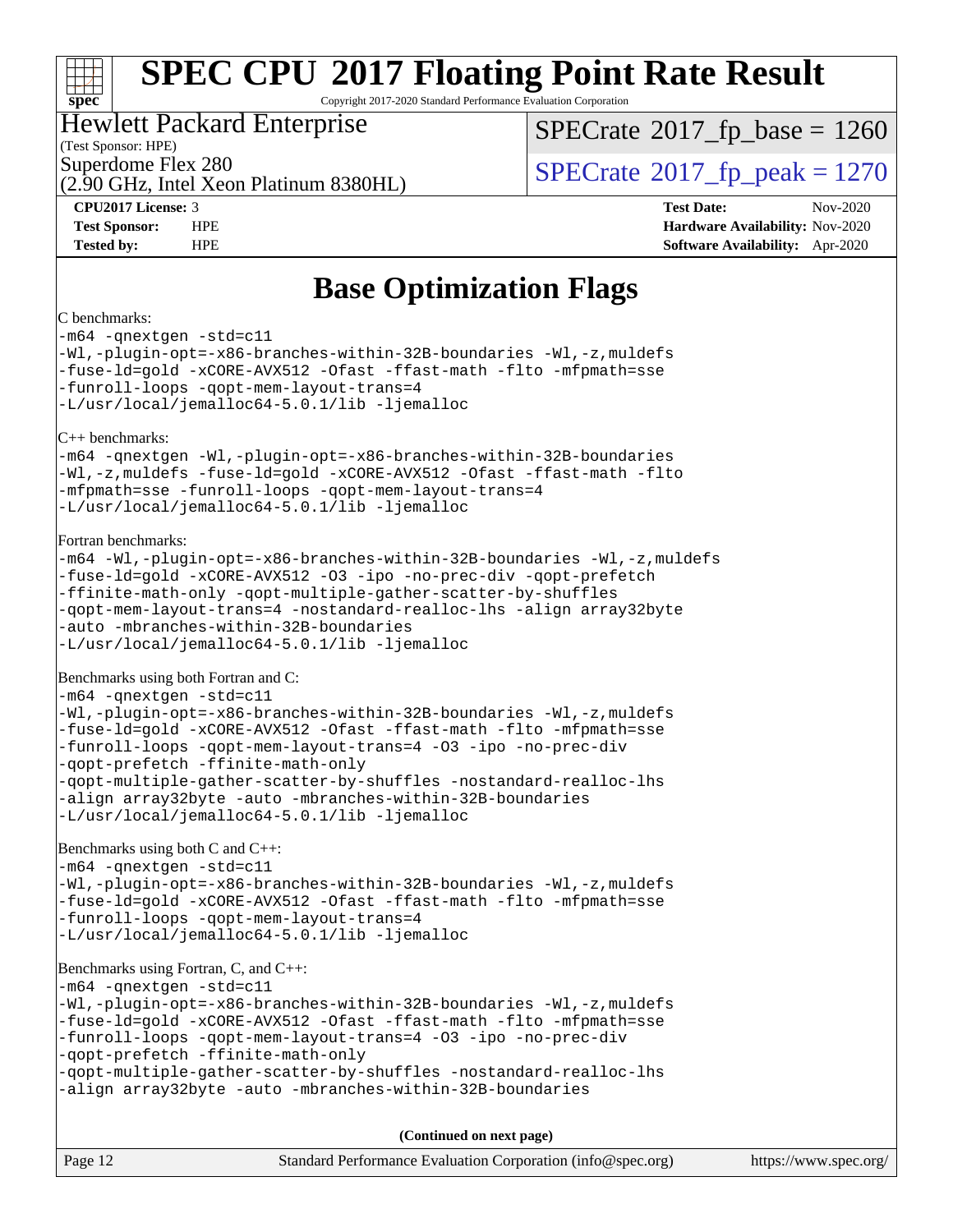

## **[SPEC CPU](http://www.spec.org/auto/cpu2017/Docs/result-fields.html#SPECCPU2017FloatingPointRateResult)[2017 Floating Point Rate Result](http://www.spec.org/auto/cpu2017/Docs/result-fields.html#SPECCPU2017FloatingPointRateResult)**

Copyright 2017-2020 Standard Performance Evaluation Corporation

### Hewlett Packard Enterprise

(Test Sponsor: HPE)

 $SPECTate$ <sup>®</sup>[2017\\_fp\\_base =](http://www.spec.org/auto/cpu2017/Docs/result-fields.html#SPECrate2017fpbase) 1260

(2.90 GHz, Intel Xeon Platinum 8380HL) Superdome Flex 280<br>  $\overline{SPECrate}$  $\overline{SPECrate}$  $\overline{SPECrate}$ <sup>®</sup>[2017\\_fp\\_peak = 1](http://www.spec.org/auto/cpu2017/Docs/result-fields.html#SPECrate2017fppeak)270

**[CPU2017 License:](http://www.spec.org/auto/cpu2017/Docs/result-fields.html#CPU2017License)** 3 **[Test Date:](http://www.spec.org/auto/cpu2017/Docs/result-fields.html#TestDate)** Nov-2020

**[Test Sponsor:](http://www.spec.org/auto/cpu2017/Docs/result-fields.html#TestSponsor)** HPE **[Hardware Availability:](http://www.spec.org/auto/cpu2017/Docs/result-fields.html#HardwareAvailability)** Nov-2020 **[Tested by:](http://www.spec.org/auto/cpu2017/Docs/result-fields.html#Testedby)** HPE **[Software Availability:](http://www.spec.org/auto/cpu2017/Docs/result-fields.html#SoftwareAvailability)** Apr-2020

## **[Base Optimization Flags \(Continued\)](http://www.spec.org/auto/cpu2017/Docs/result-fields.html#BaseOptimizationFlags)**

[Benchmarks using Fortran, C, and C++](http://www.spec.org/auto/cpu2017/Docs/result-fields.html#BenchmarksusingFortranCandCXX) (continued):

[-L/usr/local/jemalloc64-5.0.1/lib](http://www.spec.org/cpu2017/results/res2020q4/cpu2017-20201123-24416.flags.html#user_CC_CXX_FCbase_jemalloc_link_path64_1_cc289568b1a6c0fd3b62c91b824c27fcb5af5e8098e6ad028160d21144ef1b8aef3170d2acf0bee98a8da324cfe4f67d0a3d0c4cc4673d993d694dc2a0df248b) [-ljemalloc](http://www.spec.org/cpu2017/results/res2020q4/cpu2017-20201123-24416.flags.html#user_CC_CXX_FCbase_jemalloc_link_lib_d1249b907c500fa1c0672f44f562e3d0f79738ae9e3c4a9c376d49f265a04b9c99b167ecedbf6711b3085be911c67ff61f150a17b3472be731631ba4d0471706)

### **[Peak Compiler Invocation](http://www.spec.org/auto/cpu2017/Docs/result-fields.html#PeakCompilerInvocation)**

| C benchmarks: |  |
|---------------|--|
| icc           |  |

[C++ benchmarks:](http://www.spec.org/auto/cpu2017/Docs/result-fields.html#CXXbenchmarks) [icpc](http://www.spec.org/cpu2017/results/res2020q4/cpu2017-20201123-24416.flags.html#user_CXXpeak_intel_icpc_c510b6838c7f56d33e37e94d029a35b4a7bccf4766a728ee175e80a419847e808290a9b78be685c44ab727ea267ec2f070ec5dc83b407c0218cded6866a35d07)

[Fortran benchmarks](http://www.spec.org/auto/cpu2017/Docs/result-fields.html#Fortranbenchmarks): [ifort](http://www.spec.org/cpu2017/results/res2020q4/cpu2017-20201123-24416.flags.html#user_FCpeak_intel_ifort_8111460550e3ca792625aed983ce982f94888b8b503583aa7ba2b8303487b4d8a21a13e7191a45c5fd58ff318f48f9492884d4413fa793fd88dd292cad7027ca)

[Benchmarks using both Fortran and C](http://www.spec.org/auto/cpu2017/Docs/result-fields.html#BenchmarksusingbothFortranandC): [ifort](http://www.spec.org/cpu2017/results/res2020q4/cpu2017-20201123-24416.flags.html#user_CC_FCpeak_intel_ifort_8111460550e3ca792625aed983ce982f94888b8b503583aa7ba2b8303487b4d8a21a13e7191a45c5fd58ff318f48f9492884d4413fa793fd88dd292cad7027ca) [icc](http://www.spec.org/cpu2017/results/res2020q4/cpu2017-20201123-24416.flags.html#user_CC_FCpeak_intel_icc_66fc1ee009f7361af1fbd72ca7dcefbb700085f36577c54f309893dd4ec40d12360134090235512931783d35fd58c0460139e722d5067c5574d8eaf2b3e37e92)

[Benchmarks using both C and C++](http://www.spec.org/auto/cpu2017/Docs/result-fields.html#BenchmarksusingbothCandCXX): [icpc](http://www.spec.org/cpu2017/results/res2020q4/cpu2017-20201123-24416.flags.html#user_CC_CXXpeak_intel_icpc_c510b6838c7f56d33e37e94d029a35b4a7bccf4766a728ee175e80a419847e808290a9b78be685c44ab727ea267ec2f070ec5dc83b407c0218cded6866a35d07) [icc](http://www.spec.org/cpu2017/results/res2020q4/cpu2017-20201123-24416.flags.html#user_CC_CXXpeak_intel_icc_66fc1ee009f7361af1fbd72ca7dcefbb700085f36577c54f309893dd4ec40d12360134090235512931783d35fd58c0460139e722d5067c5574d8eaf2b3e37e92)

[Benchmarks using Fortran, C, and C++:](http://www.spec.org/auto/cpu2017/Docs/result-fields.html#BenchmarksusingFortranCandCXX) [icpc](http://www.spec.org/cpu2017/results/res2020q4/cpu2017-20201123-24416.flags.html#user_CC_CXX_FCpeak_intel_icpc_c510b6838c7f56d33e37e94d029a35b4a7bccf4766a728ee175e80a419847e808290a9b78be685c44ab727ea267ec2f070ec5dc83b407c0218cded6866a35d07) [icc](http://www.spec.org/cpu2017/results/res2020q4/cpu2017-20201123-24416.flags.html#user_CC_CXX_FCpeak_intel_icc_66fc1ee009f7361af1fbd72ca7dcefbb700085f36577c54f309893dd4ec40d12360134090235512931783d35fd58c0460139e722d5067c5574d8eaf2b3e37e92) [ifort](http://www.spec.org/cpu2017/results/res2020q4/cpu2017-20201123-24416.flags.html#user_CC_CXX_FCpeak_intel_ifort_8111460550e3ca792625aed983ce982f94888b8b503583aa7ba2b8303487b4d8a21a13e7191a45c5fd58ff318f48f9492884d4413fa793fd88dd292cad7027ca)

### **[Peak Portability Flags](http://www.spec.org/auto/cpu2017/Docs/result-fields.html#PeakPortabilityFlags)**

Same as Base Portability Flags

## **[Peak Optimization Flags](http://www.spec.org/auto/cpu2017/Docs/result-fields.html#PeakOptimizationFlags)**

[C benchmarks](http://www.spec.org/auto/cpu2017/Docs/result-fields.html#Cbenchmarks):

519.lbm\_r: basepeak = yes

538.imagick\_r: basepeak = yes

544.nab\_r: basepeak = yes

[C++ benchmarks:](http://www.spec.org/auto/cpu2017/Docs/result-fields.html#CXXbenchmarks)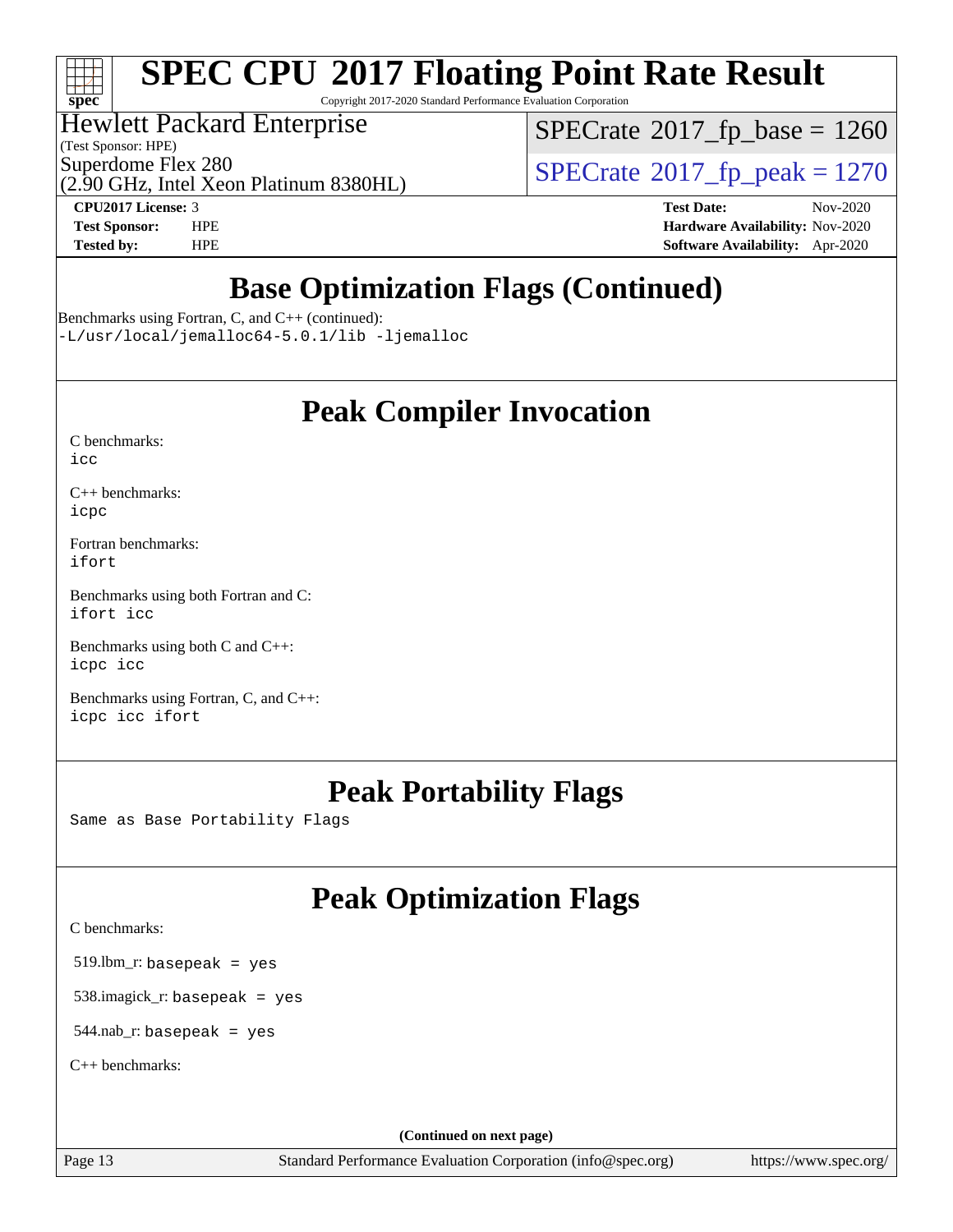

## **[SPEC CPU](http://www.spec.org/auto/cpu2017/Docs/result-fields.html#SPECCPU2017FloatingPointRateResult)[2017 Floating Point Rate Result](http://www.spec.org/auto/cpu2017/Docs/result-fields.html#SPECCPU2017FloatingPointRateResult)**

Copyright 2017-2020 Standard Performance Evaluation Corporation

### Hewlett Packard Enterprise

(Test Sponsor: HPE)

[SPECrate](http://www.spec.org/auto/cpu2017/Docs/result-fields.html#SPECrate2017fpbase)<sup>®</sup>2017 fp base = 1260

(2.90 GHz, Intel Xeon Platinum 8380HL)

Superdome Flex 280<br>  $\angle Q$  [SPECrate](http://www.spec.org/auto/cpu2017/Docs/result-fields.html#SPECrate2017fppeak)<sup>®</sup>2017 fp\_peak = 1270

**[CPU2017 License:](http://www.spec.org/auto/cpu2017/Docs/result-fields.html#CPU2017License)** 3 **[Test Date:](http://www.spec.org/auto/cpu2017/Docs/result-fields.html#TestDate)** Nov-2020 **[Test Sponsor:](http://www.spec.org/auto/cpu2017/Docs/result-fields.html#TestSponsor)** HPE **[Hardware Availability:](http://www.spec.org/auto/cpu2017/Docs/result-fields.html#HardwareAvailability)** Nov-2020 **[Tested by:](http://www.spec.org/auto/cpu2017/Docs/result-fields.html#Testedby)** HPE **[Software Availability:](http://www.spec.org/auto/cpu2017/Docs/result-fields.html#SoftwareAvailability)** Apr-2020

## **[Peak Optimization Flags \(Continued\)](http://www.spec.org/auto/cpu2017/Docs/result-fields.html#PeakOptimizationFlags)**

508.namd\_r: basepeak = yes

 $510.parest_r:$  basepeak = yes

[Fortran benchmarks](http://www.spec.org/auto/cpu2017/Docs/result-fields.html#Fortranbenchmarks):

503.bwaves\_r: basepeak = yes

 $549.$ fotonik $3d$ \_r: basepeak = yes

 554.roms\_r: [-m64](http://www.spec.org/cpu2017/results/res2020q4/cpu2017-20201123-24416.flags.html#user_peakFCLD554_roms_r_m64-icc) [-Wl,-plugin-opt=-x86-branches-within-32B-boundaries](http://www.spec.org/cpu2017/results/res2020q4/cpu2017-20201123-24416.flags.html#user_peakLDFLAGS554_roms_r_f-x86-branches-within-32B-boundaries_0098b4e4317ae60947b7b728078a624952a08ac37a3c797dfb4ffeb399e0c61a9dd0f2f44ce917e9361fb9076ccb15e7824594512dd315205382d84209e912f3) [-Wl,-z,muldefs](http://www.spec.org/cpu2017/results/res2020q4/cpu2017-20201123-24416.flags.html#user_peakEXTRA_LDFLAGS554_roms_r_link_force_multiple1_b4cbdb97b34bdee9ceefcfe54f4c8ea74255f0b02a4b23e853cdb0e18eb4525ac79b5a88067c842dd0ee6996c24547a27a4b99331201badda8798ef8a743f577) [-fuse-ld=gold](http://www.spec.org/cpu2017/results/res2020q4/cpu2017-20201123-24416.flags.html#user_peakEXTRA_LDFLAGS554_roms_r_f-fuse-ld_920b3586e2b8c6e0748b9c84fa9b744736ba725a32cab14ad8f3d4ad28eecb2f59d1144823d2e17006539a88734fe1fc08fc3035f7676166309105a78aaabc32) [-xCORE-AVX512](http://www.spec.org/cpu2017/results/res2020q4/cpu2017-20201123-24416.flags.html#user_peakFOPTIMIZE554_roms_r_f-xCORE-AVX512) [-O3](http://www.spec.org/cpu2017/results/res2020q4/cpu2017-20201123-24416.flags.html#user_peakFOPTIMIZE554_roms_r_f-O3) [-ipo](http://www.spec.org/cpu2017/results/res2020q4/cpu2017-20201123-24416.flags.html#user_peakFOPTIMIZE554_roms_r_f-ipo) [-no-prec-div](http://www.spec.org/cpu2017/results/res2020q4/cpu2017-20201123-24416.flags.html#user_peakFOPTIMIZE554_roms_r_f-no-prec-div) [-qopt-prefetch](http://www.spec.org/cpu2017/results/res2020q4/cpu2017-20201123-24416.flags.html#user_peakFOPTIMIZE554_roms_r_f-qopt-prefetch) [-ffinite-math-only](http://www.spec.org/cpu2017/results/res2020q4/cpu2017-20201123-24416.flags.html#user_peakFOPTIMIZE554_roms_r_f_finite_math_only_cb91587bd2077682c4b38af759c288ed7c732db004271a9512da14a4f8007909a5f1427ecbf1a0fb78ff2a814402c6114ac565ca162485bbcae155b5e4258871) [-qopt-multiple-gather-scatter-by-shuffles](http://www.spec.org/cpu2017/results/res2020q4/cpu2017-20201123-24416.flags.html#user_peakFOPTIMIZE554_roms_r_f-qopt-multiple-gather-scatter-by-shuffles) [-qopt-mem-layout-trans=4](http://www.spec.org/cpu2017/results/res2020q4/cpu2017-20201123-24416.flags.html#user_peakFOPTIMIZE554_roms_r_f-qopt-mem-layout-trans_fa39e755916c150a61361b7846f310bcdf6f04e385ef281cadf3647acec3f0ae266d1a1d22d972a7087a248fd4e6ca390a3634700869573d231a252c784941a8) [-nostandard-realloc-lhs](http://www.spec.org/cpu2017/results/res2020q4/cpu2017-20201123-24416.flags.html#user_peakEXTRA_FOPTIMIZE554_roms_r_f_2003_std_realloc_82b4557e90729c0f113870c07e44d33d6f5a304b4f63d4c15d2d0f1fab99f5daaed73bdb9275d9ae411527f28b936061aa8b9c8f2d63842963b95c9dd6426b8a) [-align array32byte](http://www.spec.org/cpu2017/results/res2020q4/cpu2017-20201123-24416.flags.html#user_peakEXTRA_FOPTIMIZE554_roms_r_align_array32byte_b982fe038af199962ba9a80c053b8342c548c85b40b8e86eb3cc33dee0d7986a4af373ac2d51c3f7cf710a18d62fdce2948f201cd044323541f22fc0fffc51b6) [-auto](http://www.spec.org/cpu2017/results/res2020q4/cpu2017-20201123-24416.flags.html#user_peakEXTRA_FOPTIMIZE554_roms_r_f-auto) [-mbranches-within-32B-boundaries](http://www.spec.org/cpu2017/results/res2020q4/cpu2017-20201123-24416.flags.html#user_peakEXTRA_FOPTIMIZE554_roms_r_f-mbranches-within-32B-boundaries) [-L/usr/local/jemalloc64-5.0.1/lib](http://www.spec.org/cpu2017/results/res2020q4/cpu2017-20201123-24416.flags.html#user_peakEXTRA_LIBS554_roms_r_jemalloc_link_path64_1_cc289568b1a6c0fd3b62c91b824c27fcb5af5e8098e6ad028160d21144ef1b8aef3170d2acf0bee98a8da324cfe4f67d0a3d0c4cc4673d993d694dc2a0df248b) [-ljemalloc](http://www.spec.org/cpu2017/results/res2020q4/cpu2017-20201123-24416.flags.html#user_peakEXTRA_LIBS554_roms_r_jemalloc_link_lib_d1249b907c500fa1c0672f44f562e3d0f79738ae9e3c4a9c376d49f265a04b9c99b167ecedbf6711b3085be911c67ff61f150a17b3472be731631ba4d0471706)

[Benchmarks using both Fortran and C](http://www.spec.org/auto/cpu2017/Docs/result-fields.html#BenchmarksusingbothFortranandC):

 $521.\text{wrf}_r$ :  $-\text{prof}-\text{gen}(pass 1)$   $-\text{prof}-\text{use}(pass 2)$   $-\text{xCORE}-\text{AVX}512$  [-O3](http://www.spec.org/cpu2017/results/res2020q4/cpu2017-20201123-24416.flags.html#user_peakCOPTIMIZEPASS1_COPTIMIZEPASS1_FOPTIMIZEPASS2_COPTIMIZEPASS2_FOPTIMIZE521_wrf_r_f-O3) [-ipo](http://www.spec.org/cpu2017/results/res2020q4/cpu2017-20201123-24416.flags.html#user_peakCOPTIMIZEPASS1_COPTIMIZEPASS1_FOPTIMIZEPASS2_COPTIMIZEPASS2_FOPTIMIZE521_wrf_r_f-ipo) [-no-prec-div](http://www.spec.org/cpu2017/results/res2020q4/cpu2017-20201123-24416.flags.html#user_peakCOPTIMIZEPASS1_COPTIMIZEPASS1_FOPTIMIZEPASS2_COPTIMIZEPASS2_FOPTIMIZE521_wrf_r_f-no-prec-div) [-qopt-prefetch](http://www.spec.org/cpu2017/results/res2020q4/cpu2017-20201123-24416.flags.html#user_peakCOPTIMIZEPASS1_COPTIMIZEPASS1_FOPTIMIZEPASS2_COPTIMIZEPASS2_FOPTIMIZE521_wrf_r_f-qopt-prefetch) [-ffinite-math-only](http://www.spec.org/cpu2017/results/res2020q4/cpu2017-20201123-24416.flags.html#user_peakCOPTIMIZEPASS1_COPTIMIZEPASS1_FOPTIMIZEPASS2_COPTIMIZEPASS2_FOPTIMIZE521_wrf_r_f_finite_math_only_cb91587bd2077682c4b38af759c288ed7c732db004271a9512da14a4f8007909a5f1427ecbf1a0fb78ff2a814402c6114ac565ca162485bbcae155b5e4258871) [-qopt-multiple-gather-scatter-by-shuffles](http://www.spec.org/cpu2017/results/res2020q4/cpu2017-20201123-24416.flags.html#user_peakCOPTIMIZEPASS1_COPTIMIZEPASS1_FOPTIMIZEPASS2_COPTIMIZEPASS2_FOPTIMIZE521_wrf_r_f-qopt-multiple-gather-scatter-by-shuffles) [-qopt-mem-layout-trans=4](http://www.spec.org/cpu2017/results/res2020q4/cpu2017-20201123-24416.flags.html#user_peakCOPTIMIZEFOPTIMIZEPASS1_COPTIMIZEPASS1_FOPTIMIZEPASS2_COPTIMIZEPASS2_FOPTIMIZE521_wrf_r_f-qopt-mem-layout-trans_fa39e755916c150a61361b7846f310bcdf6f04e385ef281cadf3647acec3f0ae266d1a1d22d972a7087a248fd4e6ca390a3634700869573d231a252c784941a8) [-mbranches-within-32B-boundaries](http://www.spec.org/cpu2017/results/res2020q4/cpu2017-20201123-24416.flags.html#user_peakEXTRA_COPTIMIZEEXTRA_FOPTIMIZE521_wrf_r_f-mbranches-within-32B-boundaries) [-nostandard-realloc-lhs](http://www.spec.org/cpu2017/results/res2020q4/cpu2017-20201123-24416.flags.html#user_peakEXTRA_FOPTIMIZE521_wrf_r_f_2003_std_realloc_82b4557e90729c0f113870c07e44d33d6f5a304b4f63d4c15d2d0f1fab99f5daaed73bdb9275d9ae411527f28b936061aa8b9c8f2d63842963b95c9dd6426b8a) [-align array32byte](http://www.spec.org/cpu2017/results/res2020q4/cpu2017-20201123-24416.flags.html#user_peakEXTRA_FOPTIMIZE521_wrf_r_align_array32byte_b982fe038af199962ba9a80c053b8342c548c85b40b8e86eb3cc33dee0d7986a4af373ac2d51c3f7cf710a18d62fdce2948f201cd044323541f22fc0fffc51b6) [-auto](http://www.spec.org/cpu2017/results/res2020q4/cpu2017-20201123-24416.flags.html#user_peakEXTRA_FOPTIMIZE521_wrf_r_f-auto) [-L/usr/local/jemalloc64-5.0.1/lib](http://www.spec.org/cpu2017/results/res2020q4/cpu2017-20201123-24416.flags.html#user_peakEXTRA_LIBS521_wrf_r_jemalloc_link_path64_1_cc289568b1a6c0fd3b62c91b824c27fcb5af5e8098e6ad028160d21144ef1b8aef3170d2acf0bee98a8da324cfe4f67d0a3d0c4cc4673d993d694dc2a0df248b) [-ljemalloc](http://www.spec.org/cpu2017/results/res2020q4/cpu2017-20201123-24416.flags.html#user_peakEXTRA_LIBS521_wrf_r_jemalloc_link_lib_d1249b907c500fa1c0672f44f562e3d0f79738ae9e3c4a9c376d49f265a04b9c99b167ecedbf6711b3085be911c67ff61f150a17b3472be731631ba4d0471706)

```
 527.cam4_r: basepeak = yes
```
[Benchmarks using both C and C++](http://www.spec.org/auto/cpu2017/Docs/result-fields.html#BenchmarksusingbothCandCXX):

 511.povray\_r: [-prof-gen](http://www.spec.org/cpu2017/results/res2020q4/cpu2017-20201123-24416.flags.html#user_peakPASS1_CFLAGSPASS1_CXXFLAGSPASS1_LDFLAGS511_povray_r_prof_gen_5aa4926d6013ddb2a31985c654b3eb18169fc0c6952a63635c234f711e6e63dd76e94ad52365559451ec499a2cdb89e4dc58ba4c67ef54ca681ffbe1461d6b36)(pass 1) [-prof-use](http://www.spec.org/cpu2017/results/res2020q4/cpu2017-20201123-24416.flags.html#user_peakPASS2_CFLAGSPASS2_CXXFLAGSPASS2_LDFLAGS511_povray_r_prof_use_1a21ceae95f36a2b53c25747139a6c16ca95bd9def2a207b4f0849963b97e94f5260e30a0c64f4bb623698870e679ca08317ef8150905d41bd88c6f78df73f19)(pass 2) [-xCORE-AVX512](http://www.spec.org/cpu2017/results/res2020q4/cpu2017-20201123-24416.flags.html#user_peakCOPTIMIZECXXOPTIMIZEPASS2_COPTIMIZEPASS2_CXXOPTIMIZE511_povray_r_f-xCORE-AVX512) [-O3](http://www.spec.org/cpu2017/results/res2020q4/cpu2017-20201123-24416.flags.html#user_peakCOPTIMIZECXXOPTIMIZEPASS1_COPTIMIZEPASS1_CXXOPTIMIZEPASS2_COPTIMIZEPASS2_CXXOPTIMIZE511_povray_r_f-O3) [-ipo](http://www.spec.org/cpu2017/results/res2020q4/cpu2017-20201123-24416.flags.html#user_peakCOPTIMIZECXXOPTIMIZEPASS1_COPTIMIZEPASS1_CXXOPTIMIZEPASS2_COPTIMIZEPASS2_CXXOPTIMIZE511_povray_r_f-ipo) [-no-prec-div](http://www.spec.org/cpu2017/results/res2020q4/cpu2017-20201123-24416.flags.html#user_peakCOPTIMIZECXXOPTIMIZEPASS1_COPTIMIZEPASS1_CXXOPTIMIZEPASS2_COPTIMIZEPASS2_CXXOPTIMIZE511_povray_r_f-no-prec-div) [-qopt-prefetch](http://www.spec.org/cpu2017/results/res2020q4/cpu2017-20201123-24416.flags.html#user_peakCOPTIMIZECXXOPTIMIZEPASS1_COPTIMIZEPASS1_CXXOPTIMIZEPASS2_COPTIMIZEPASS2_CXXOPTIMIZE511_povray_r_f-qopt-prefetch) [-ffinite-math-only](http://www.spec.org/cpu2017/results/res2020q4/cpu2017-20201123-24416.flags.html#user_peakCOPTIMIZECXXOPTIMIZEPASS1_COPTIMIZEPASS1_CXXOPTIMIZEPASS2_COPTIMIZEPASS2_CXXOPTIMIZE511_povray_r_f_finite_math_only_cb91587bd2077682c4b38af759c288ed7c732db004271a9512da14a4f8007909a5f1427ecbf1a0fb78ff2a814402c6114ac565ca162485bbcae155b5e4258871) [-qopt-multiple-gather-scatter-by-shuffles](http://www.spec.org/cpu2017/results/res2020q4/cpu2017-20201123-24416.flags.html#user_peakCOPTIMIZECXXOPTIMIZEPASS1_COPTIMIZEPASS1_CXXOPTIMIZEPASS2_COPTIMIZEPASS2_CXXOPTIMIZE511_povray_r_f-qopt-multiple-gather-scatter-by-shuffles) [-qopt-mem-layout-trans=4](http://www.spec.org/cpu2017/results/res2020q4/cpu2017-20201123-24416.flags.html#user_peakCOPTIMIZECXXOPTIMIZEPASS1_COPTIMIZEPASS1_CXXOPTIMIZEPASS2_COPTIMIZEPASS2_CXXOPTIMIZE511_povray_r_f-qopt-mem-layout-trans_fa39e755916c150a61361b7846f310bcdf6f04e385ef281cadf3647acec3f0ae266d1a1d22d972a7087a248fd4e6ca390a3634700869573d231a252c784941a8) [-mbranches-within-32B-boundaries](http://www.spec.org/cpu2017/results/res2020q4/cpu2017-20201123-24416.flags.html#user_peakEXTRA_COPTIMIZEEXTRA_CXXOPTIMIZE511_povray_r_f-mbranches-within-32B-boundaries) [-L/usr/local/jemalloc64-5.0.1/lib](http://www.spec.org/cpu2017/results/res2020q4/cpu2017-20201123-24416.flags.html#user_peakEXTRA_LIBS511_povray_r_jemalloc_link_path64_1_cc289568b1a6c0fd3b62c91b824c27fcb5af5e8098e6ad028160d21144ef1b8aef3170d2acf0bee98a8da324cfe4f67d0a3d0c4cc4673d993d694dc2a0df248b) [-ljemalloc](http://www.spec.org/cpu2017/results/res2020q4/cpu2017-20201123-24416.flags.html#user_peakEXTRA_LIBS511_povray_r_jemalloc_link_lib_d1249b907c500fa1c0672f44f562e3d0f79738ae9e3c4a9c376d49f265a04b9c99b167ecedbf6711b3085be911c67ff61f150a17b3472be731631ba4d0471706)

526.blender\_r: basepeak = yes

[Benchmarks using Fortran, C, and C++:](http://www.spec.org/auto/cpu2017/Docs/result-fields.html#BenchmarksusingFortranCandCXX)

 $507$ .cactu $BSSN$  r: basepeak = yes